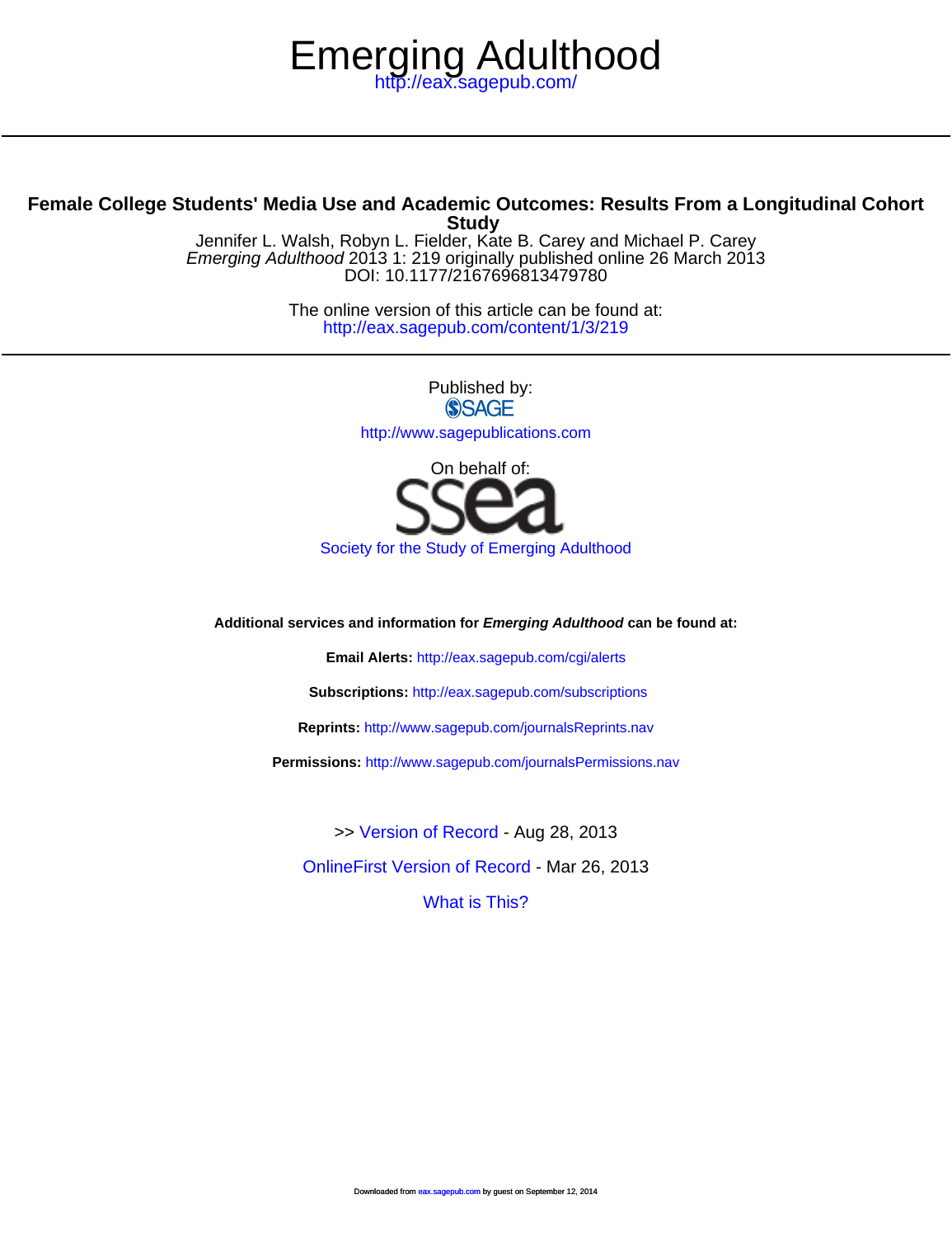# Female College Students' Media Use and Academic Outcomes: Results From a Longitudinal Cohort Study

Emerging Adulthood 1(3) 219-232  $\odot$  2013 Society for the Study of Emerging Adulthood and SAGE Publications Reprints and permission: [sagepub.com/journalsPermissions.nav](http://www.sagepub.com/journalsPermissions.nav) DOI: 10.1177/2167696813479780 [ea.sagepub.com](http://ea.sagepub.com)



Jennifer L. Walsh<sup>1,2</sup>, Robyn L. Fielder<sup>1,2,3</sup>, Kate B. Carey<sup>4</sup>, and Michael P. Carey<sup>1,2,5</sup>

#### Abstract

This longitudinal study describes women's media use during their first year of college and examines associations between media use and academic outcomes. Female students ( $N = 483$ ,  $M_{\text{age}} = 18.1$  years) reported on their use of 11 media forms and their grade point average (GPA), academic behaviors, academic confidence, and problems affecting schoolwork. Allowing for multitasking, women reported nearly 12 hr of media use per day; use of texting, music, the Internet, and social networking was heaviest. In general, media use was negatively associated with academic outcomes after controlling for prior academics and demographics. Exceptions were newspaper reading and music listening, which were positively associated with academic outcomes. There were significant indirect effects of magazine reading and social networking on GPA via academic behaviors, confidence, and problems. Results show that female college students are heavy users of new media, and that some forms of media use may adversely impact academic performance.

#### Keywords

academic achievement, media, technology, longitudinal, college

Young people are heavy media users (Rideout, Foehr, & Roberts, 2010), and research suggests that media use can have detrimental effects on academic outcomes (e.g., Johnson, Cohen, Kasen, & Brook, 2007). However, most research has examined limited media or has focused on adolescents living at home with parental supervision. Relatively little is known about media use during the first year of college, when new freedoms may enhance access to media. Therefore, the current study examines college women's use of 11 media forms at two points during their first year of college. Our goals are to describe patterns of media use and to examine associations with academic performance.

## Extent of Media Use in Emerging Adulthood

Although adolescents' media use has been well described, fewer studies have looked comprehensively at media use among emerging adults. Studies examining use of individual media among college students suggest heavy use, with an average day characterized by 2 hr of television use (Budden, Anthony, Budden, & Jones, 2007; Mokhtari, Reichard, & Gardner, 2009), 1 hr of radio use (Budden et al., 2007), 1–2.5 hr of Internet use (Budden et al., 2007; Hargittai, 2008; Mokhtari et al., 2009), 30–60 min of social networking (Budden et al., 2007; Jacobsen & Forste, 2010; Pempek, Yermolayeva, & Calvert, 2009), 45 min of talking and texting on cell phones (Jacobsen & Forste, 2010), 10–40 min of recreational reading (Gallik, 1999; Mokhtari et al., 2009; Sheorey & Mokhtari, 1994), and 10–20 min playing video games (Jacobsen  $\&$ Forste, 2010; Lucas & Sherry, 2004). The majority of young women read magazines (Walsh & Ward, 2010); however, hours devoted to reading magazines or newspapers have not been documented. Although research has not sampled both college students and adolescents, comparing data from studies of college students with data from a study of adolescents (Rideout et al., 2010) suggests that adolescents are heavier users of television (averaging 4.5 hr per day) and video games (averaging 1.2 hr per

#### Corresponding Author:

Email: jennifer\_walsh@brown.edu

<sup>&</sup>lt;sup>1</sup> Centers for Behavioral and Preventive Medicine, The Miriam Hospital, Providence, RI, USA

 $^2$ Department of Psychiatry and Human Behavior, Alpert Medical School, Brown University, Providence, RI, USA

Center for Health and Behavior, Syracuse University, Syracuse, NY, USA

<sup>&</sup>lt;sup>4</sup> Program in Public Health and Center for Alcohol and Addiction Studies, Brown University, Providence, RI, USA

<sup>&</sup>lt;sup>5</sup> Department of Behavioral and Social Sciences, Program in Public Health, Brown University, Providence, RI, USA

Jennifer L. Walsh, PhD, Centers for Behavioral and Preventive Medicine, The Miriam Hospital, Coro West, Suite 309, 164 Summit Ave, Providence, RI 02906, USA.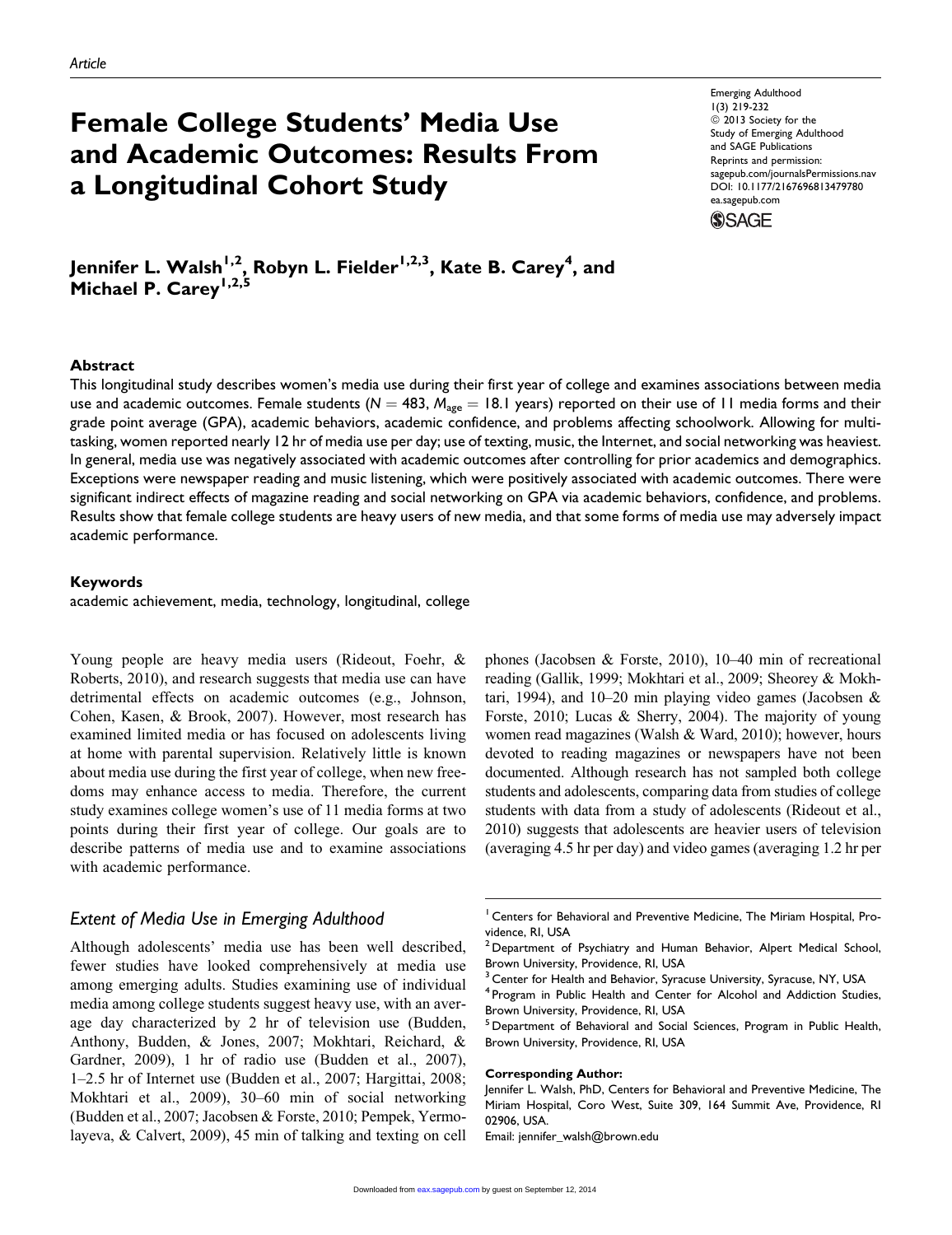day) and lighter users of cell phones (33 min of talking per day); adolescents and college students appear to devote equivalent amounts of time to other media.

Although research suggests extensive media use among college students, gaps remain in our knowledge. First, the media climate is rapidly changing, and few recent studies have documented students' division of time among multiple media forms. Second, studies of different media forms have employed different measures of use, making comparisons across forms difficult. Third, to our knowledge, the amount of time devoted to some media forms (e.g., magazines, newspapers, cell phones, and texting) by college students has not been documented. We address these gaps by looking at college women's daily minutes of use of 11 media forms, both traditional and new, using recently collected data (August 2009 to August 2010). We also compare media use during the academic year and the summer to examine how being in the college environment affects media habits.

## Media Use in the Context of Emerging Adulthood

There are several reasons why we should expect different patterns of and consequences of media use in college versus adolescence. As a life stage, emerging adulthood has been framed as a time of independent exploration when many individuals are free of the responsibilities of adulthood (Arnett, 2000). In particular, full-time, residential college students, no longer living at home, have significant freedom from parental monitoring, and indeed may be subject to less monitoring than at any other life stage (Arnett, 2007). Emerging adults spend more of their leisure time alone than anyone other than the elderly (Larson, 1990), which may allow for media choices unconstrained by familial or other social influences (Arnett, 2007).

Media use may also play a role in two of the key tasks of emerging adulthood: identity development and establishment of intimacy. Identity development is central in emerging adulthood (Arnett, 2004; Côté, 2006), and media may be used to both establish and express identity during this period. For example, one study found that 70% of college students reported a celebrity idol, and many of these students said this idol influenced their attitudes and values (Boon & Lomore, 2001). Additionally, social media may be used to express identity to peers (Pempek et al., 2009). A second developmental goal of establishing intimacy (Arnett, 2000) might also be aided by social media, because social networking and texting can be used to establish (and maintain) relationships with peers. These technologies might take on new importance in college, when peer circles widen and new peer relationships need to be established.

We might expect media effects to differ in emerging adulthood as compared to adolescence for additional reasons. Media effects diminish from childhood to adolescence (Huesmann, Moise-Titus, Podolski, & Eron, 2003), and this may continue into emerging adulthood (Arnett, 2007). Emerging adults are able to think in more complex and insightful ways than

adolescents, possibly allowing them to evaluate or resist media in ways adolescents cannot (Arnett, 2007). However, it is also possible that, without parental monitoring, media use may increase and have greater power to displace academics for emerging adults. Whereas adolescents are required to attend a structured day of high school and are usually subject to at least some parental monitoring, college students generally have fewer restrictions on their time and behavior, potentially allowing for dramatic shifts in media use. First-year college students, in particular, must learn to balance many options for their free time and academic responsibilities.

## Media Use and Academic Outcomes

Potential effects of media use on young people's academic achievement have long been of concern. Researchers have hypothesized that media use may be associated with negative academic outcomes because it displaces activities such as homework and reading (Harrison & Williams, 1986; Valkenburg & van der Voort, 1994), promotes passivity and requires little intellectual effort (Collins, 1982; Koolstra & van der Voort, 1996), and encourages attention problems and impulsivity (Anderson, Huston, Linebarger, & Wright, 2001).

Evidence From Research With Adolescents. Multiple studies have explored associations between television viewing and Internet use and academic outcomes in adolescence. Studies focused on television have generally found negative associations with academic achievement, grade point average (GPA), school performance, homework completion, time spent studying, and time spent reading (e.g., Dumais, 2009; Johnson et al., 2007; Pool, Koolstra, & van der Voort, 2003; Roberts & Foehr, 2008; Sharif, Wills, & Sargent, 2010; Shin, 2004). Notably, some studies have found no associations after controlling for demographics and prior achievement (Dumais, 2008; Gaddy, 1986; Schmidt & Vandewater, 2008), and other studies have found positive associations between television use and achievement for adolescents in low-income families (Smith, 1990, 1992). Studies have generally found positive associations between Internet use and computer availability and GPA, reading achievement, scientific knowledge, and academic orientation (Jackson et al., 2006; Notten & Kraaykamp, 2009; Rocheleau, 1995; Willoughby, 2008).

Few studies have examined other media forms. Exposure to R-rated movies and preferences for action–adventure movies are associated with lower academic performance (Aluja-Fabregat & Torrubia-Beltri, 1998; Sharif & Sargent, 2006; Sharif et al., 2010), while listening to music is associated with less growth in reading achievement (Smith, 1992). Additionally, music may have negative effects on high school students' reading comprehension scores (Anderson & Fuller, 2010), although other experiments have found no negative effects (Pool et al., 2003). Excessive use of video games may be associated with lower GPAs for adolescents (Jaruratanasirikul, Wongwaitaweewong, & Sangsupawanich, 2009), although another study found no such association after controlling for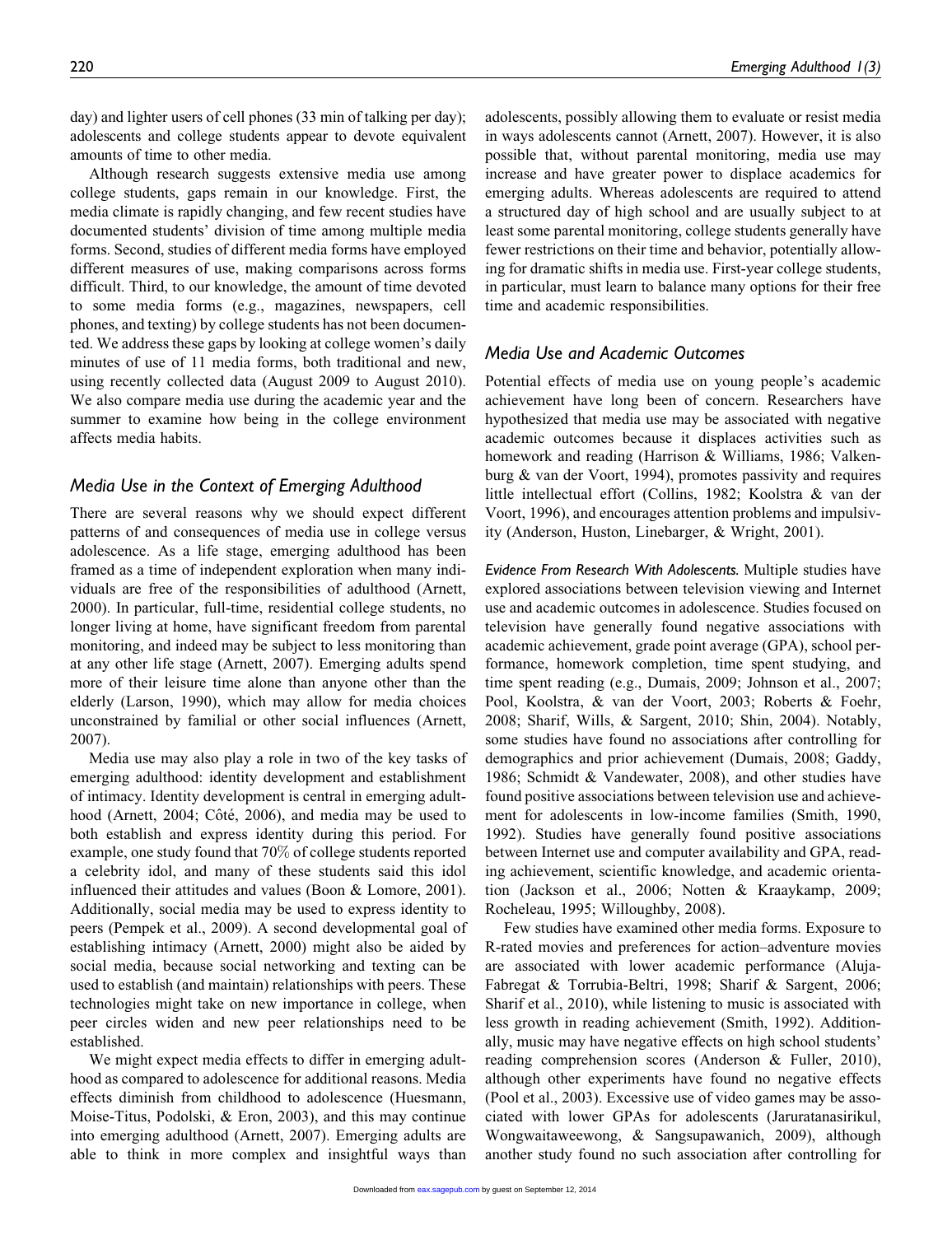prior achievement (Dumais, 2008). Leisure reading generally has positive associations with achievement in adolescence (Gaddy, 1986; Smith, 1990).

Evidence From Research With Emerging Adults. Fewer studies have focused on emerging adults. Looking at the impact of television on learning, one experiment with college students found that background television disrupted recall memory (Armstrong & Chung, 2000), while another found a negative association between time spent watching television and movies and GPA (Jacobsen & Forste, 2010).

Although research with adolescents reveals positive associations between Internet use and academic outcomes, studies with college students suggest negative consequences of Internet use. Studies have found that Internet use (especially heavy use) in college is associated with lower grades, lower learning satisfaction, and reduced motivation to study (Chen & Peng, 2008; Chen & Tzeng, 2010; Englander, Terregrossa, & Wang, 2010; Kubey, Lavin, & Barrows, 2001; Yi & Huang, 2008). Similarly, instant messaging has been associated with distractibility on academic tests (Levine, Waite, & Bowman, 2007) and reduced reading speed (Bowman, Levine, Waite, & Gendron, 2010; Fox, Rosen, & Crawford, 2009). Time spent on social networking sites is negatively associated with college GPA (Jacobsen & Forste, 2010). In addition to studies suggesting negative effects, two experiments have found no effects of instant message interruptions on college students' reading comprehension scores (Bowman et al., 2010; Fox et al., 2009), and a study of social networking found no associations between levels of use and academic performance (Hargittai & Hsieh, 2010).

Few studies have addressed other media forms. Similar to studies of adolescents, one study of college students found that video game use was associated with lower GPAs (Jacobsen & Forste, 2010). Additionally, students who spent more time playing video games were more likely to report that playing games interfered with their sleep and preparation for classes (Ogletree & Drake, 2007). Also in line with adolescent findings, college students who spend more time reading are less distractible on academic tasks (Levine et al., 2007). Finally, an experiment with college students found that cell phone ringing during a film disrupted note-taking ability and test performance (End, Worthman, Mathews, & Wetterau, 2010), and a separate study found a negative association between time spent talking and texting on cell phones and GPA (Jacobsen & Forste, 2010). Research has not explored associations between movie viewing and academic outcomes in emerging adulthood, and a number of media forms (e.g., magazine reading, newspapers) have received little or no study in either adolescents or emerging adults.

Pathways to Media Effects. The primary outcome of interest in most research focused on media use and academics is academic achievement as measured by GPA. Theory and past research suggest several possible mechanisms through which media use may influence GPA, which we explore in the current study.

First, as suggested by the displacement hypothesis (Huston, Wright, Marquis, & Green, 1999; Shin, 2004), media use may displace *academic behaviors* such as studying and attending class. The displacement hypothesis proposes that because media are attractive, perceptually demanding, and low in cognitive complexity, media use may be a more appealing way to spend time than other, less immediately reinforcing activities. Students who devote more time to any media form may spend less time preparing for class, and some forms of media use may even be so appealing that they are chosen as an alternative to attending class. Additionally, attending to highly mobile media forms such as texting and social networking may distract students from paying attention in classes (Jacobsen & Forste, 2010); such multitasking decreases performance and efficiency (Fox et al., 2009). Homework completion and class attendance are important predictors of GPA (Conard, 2006; Credé, Roch, & Kieszczynka, 2010; Kitsantas & Zimmerman, 2009).

Second, research on common media messages suggests that some forms of media use may decrease academic confidence, especially for women. Specifically, research has found that television, movies, music, magazines, and video games depict limited roles for women. For example, magazines directed at girls and young women typically emphasize traditional roles, focusing on appearance and sexual relationships rather than education or occupational opportunities (Duffy & Gotcher, 1996; Schlenker, Caron, & Halteman, 1998; Signorielli, 1997; Walsh & Ward, 2008). Television programs convey similar gender stereotypes (Lauzen, Dozier, & Horan, 2008; Walsh & Ward, 2008). Exposure to these messages may decrease women's confidence in their academic abilities. Academic self-efficacy has been found to be a key predictor of academic performance (Chemers, Hu, & Garcia, 2001).

Third, media use may increase other problems affecting schoolwork. For example, media use may lead to or exacerbate problems sleeping (Thomee, Harenstam, & Hagberg, 2011), mental health difficulties (Primack, Swanier, Georgiopoulos, Land, & Fine, 2009), social problems (Kim, LaRose, & Peng, 2009), or substance use (Anderson, de Bruijn, Angus, Gordon, & Hastings, 2009; Robinson, Chen, & Killen, 1998); these problems have all been associated with poor academic performance (Hysenbegasi, Hass, & Rowland, 2005; Pascarella et al., 2007; Richardson, Abraham, & Bond, 2012; Robbins et al., 2004; Taylor, Vatthauer, Bramoweth, Ruggero, & Roane, 2013).

Summary. Overall, most forms of media use are negatively associated with academic outcomes, although reading books and Internet use may be beneficial. However, extant studies have four limitations. First, many focus exclusively on adolescents and have not included emerging adults in college; the lives of adolescents and college students differ in important ways. Second, of those studies that do examine college media use, most have been cross-sectional or experimental; longitudinal studies are rare. Third, most studies focus on a narrow range of media; because media evolve rapidly and new media (e.g., social networking, and texting) are used most frequently, investigation of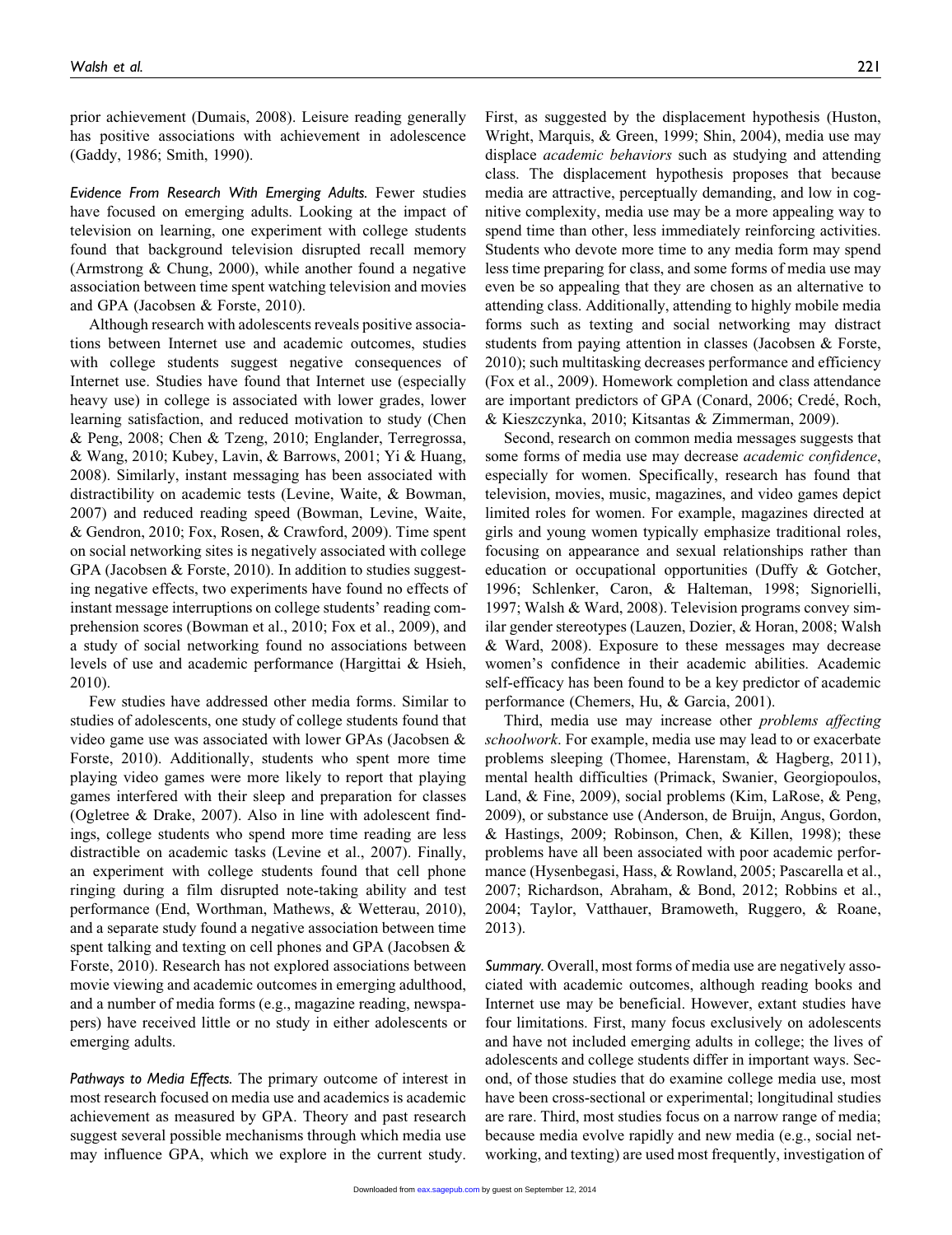a broader range of media is needed. Finally, the mechanisms by which media use may affect academic performance have received little attention. These limitations are addressed by the current study, a longitudinal examination of associations between college women's use of 11 forms of media and academic outcomes.

## Gender and Media Use

Gender may play an important role when examining media effects on academics. First, although overall levels of media use are similar for young women and men (Roberts & Foehr, 2008), they differ in use of several individual media forms. Among adolescents and emerging adults, girls devote less time to video games than do boys (Lucas & Sherry, 2004; Padilla-Walker, Nelson, Carroll, & Jensen, 2010; Rideout et al., 2010). Additionally, adolescent girls spend less time reading newspapers and using computers and more time listening to music, talking and texting on cell phones, reading books, and social networking than do boys (Rideout et al., 2010). Second, young women and men may use media in different ways. For example, there is evidence that women and men differ in their online activities (Jones, Johnson-Yale, Millermaier, & Perez, 2009; Padilla-Walker et al., 2010), with men using the Internet more frequently for entertainment, news, and pornography, and women using the Internet more for communication and schoolwork.

Third, media effects may differ for women and men in a variety of domains. For example, video game use is associated with lower levels of self-worth and social acceptance for young women, but not young men (Padilla-Walker et al., 2010). In the realm of academics, online chatting and socializing are negatively associated with test scores for adolescent girls, but not boys, while online game playing is negatively associated with test scores for boys, but not girls (Chen & Fu, 2009). Finally, research has suggested that the media present different images of, and messages about, women and men (Walsh & Ward, 2008), with women often depicted as nurturing, deferent, and dependent and portrayed as sexual objects. Based on these gender-related differences, and on our interest in the potential mediating mechanism of academic confidence, which seems especially likely to be negatively impacted by media use for women, we focused our analyses on a large sample of firstyear college women.

## Research Objectives

The current study addressed two broad research objectives. First, in order to describe the amount of time women devote to media use during their first year of college, we examined women's use of 11 media forms and compared levels of use during the academic year and the summer. We predicted that use of newer ''social-type'' media (i.e., social networking, cell phone use, and texting) would be more prevalent than older media (i.e., magazines, newspaper, books, and television). We made no a priori predictions regarding differential use by time of year (i.e., summer vs. academic year).

Second, we tested the hypothesis that media use would undermine academic performance, using Spring GPA as an outcome. We predicted that media use would be negatively associated with academic behaviors, academic confidence, and GPA, but positively associated with problems affecting schoolwork. Additionally, we hypothesized that behaviors, confidence, and problems would partially mediate associations between media use and Spring GPA.

Because of our interest in the association between media use and academics, we controlled for a number of demographic variables that have been shown to relate to both media use and academic success, including age, race/ethnicity, social class, and religiosity. Dramatic differences in media use patterns exist for youth of different ethnicities (Rideout et al., 2010); there are also differences based on socioeconomic status (SES; Roberts, 2000) and religiosity (e.g., Armfield & Holbert, 2003). Additionally, academic achievement differs based on race/ethnicity (Kao & Thompson, 2003), SES (Machin, 2006), and level of religiosity (Jeynes, 2003). Age is also a predictor of academic achievement in college (Ullah & Wilson, 2007).

## Method

## **Participants**

Participants were 483 female first-year college students  $(M<sub>age</sub>$  $= 18.1, SD<sub>age</sub> = .29$ ) at a Northeastern university who participated in a larger study of health behaviors and relationships. The larger study, which included only women, explored a variety of health behaviors (e.g., substance use, exercise, and sleep) as well as sexual behavior and psychosocial adjustment. Most participants were Caucasian (67%); other self-identified racial/ ethnic identities included Asian (12%), African American  $(12\%)$ , and other  $(10\%)$ . Nine percent identified as Latina. The ethnic distribution of the sample was representative of the incoming first-year female students at the university in Fall 2009.

## Procedures

This research was approved by the university's Institutional Review Board. Participants were recruited via a mass mailing sent to incoming first-year female students. Campus flyers, word of mouth, and the psychology department participant pool were also used to bolster recruitment. Interested students attended an orientation session, after which they provided informed consent and completed the initial survey. Subsequently, participants completed monthly online assessments for 1 year; surveys were completed during the first week of each month reporting on the previous month. Surveys focused primarily on health behaviors and psychosocial adjustment; however, women reported on media use and academics at several points throughout the year. For each survey, participants received \$10 to \$20.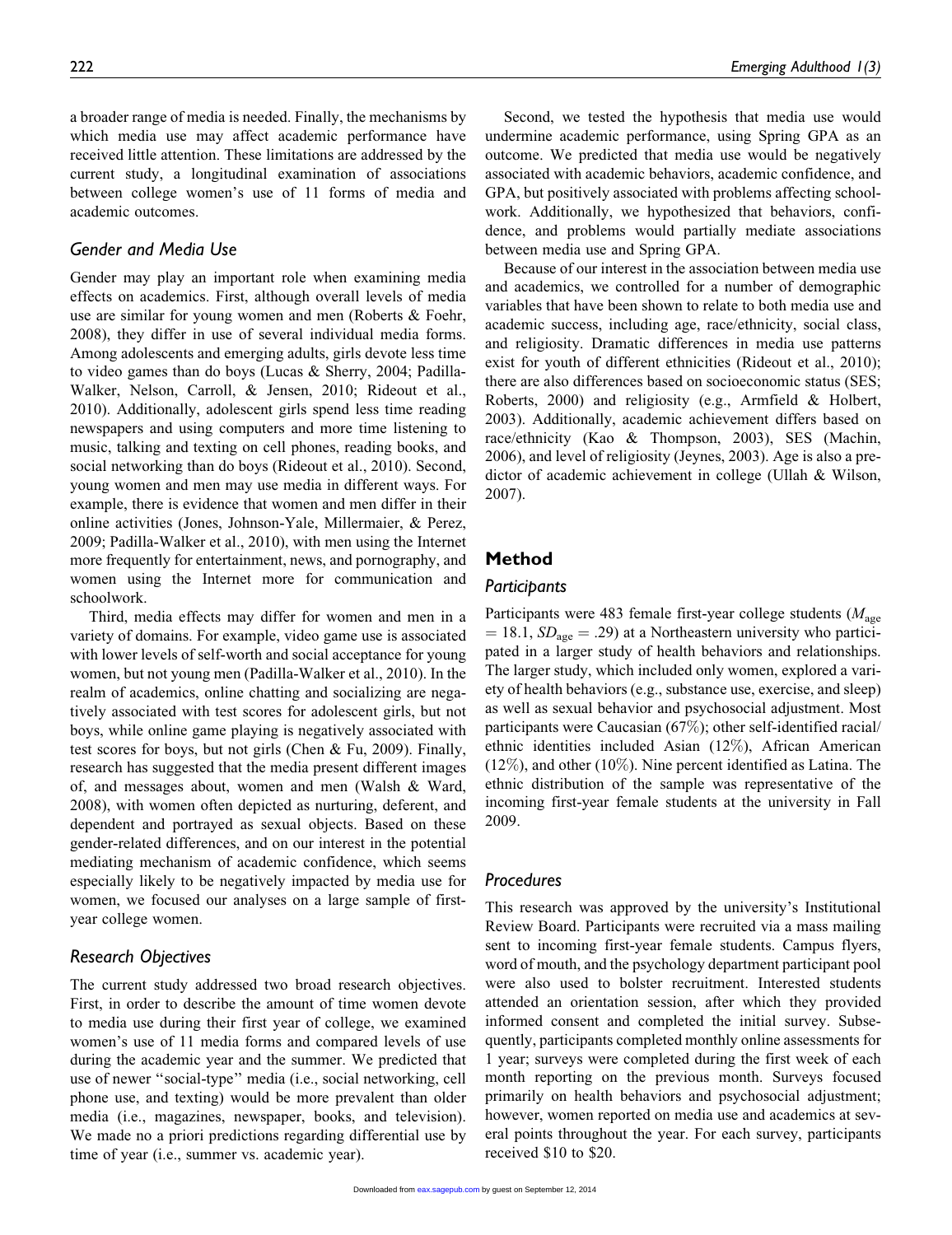## **Measures**

Media Use. Participants reported on their media use at the end of January and July. They estimated the number of minutes they spent using 11 forms of media (i.e., television, movies, music, the Internet [not including social networking], social networking, cell phone talking, texting, magazines, newspapers, nonschool-related books, and video games) on the average weekday and weekend day during the past week. This method of measuring media use is similar to that used in large surveys of adolescents (Iannotti, Kogan, Janssen, & Boyce, 2009), and forms of media assessed were based on Kaiser Family Foundation studies of adolescents (Rideout et al., 2010). For each medium, weekday reports were multiplied by 5 and weekend day reports were multiplied by 2; these reports were then summed and the total divided by 7 to yield an average number of minutes per day and normalized using a log transformation.

Grade Point Average. In January and June, participants reported their GPAs for the Fall and Spring semester, respectively. Previous studies have shown that self-reported GPA correlates well with official GPA, mean  $r = .90$  (Kuncel, Credé, & Thomas, 2005).

Academic Behaviors. In October and April, participants indicated the frequency of three academic behaviors (using a planner or to-do list, attending course meetings, and feeling prepared for class) on a 6-point scale (never to always). Items were averaged  $(\alpha s = .51 \text{ and } .61).$ 

Academic Confidence. In October and April, participants reported their confidence that they would do well that semester on a 6-point scale (strongly disagree to strongly agree).

Academic Problems. In June, participants reported whether each of 15 problems (e.g., alcohol use, anxiety) had affected their schoolwork during the academic year (yes/no; American College Health Association, 2010). These indicators were summed to yield a total ( $\alpha = .78$ ), which was normalized using a log transformation.

Religiosity. Participants reported to what extent they considered themselves religious (from not religious to very religious) and their frequency of attending religious services (from never to more than once a week). These items were averaged ( $\alpha = .80$ ).

SES. Participants described their family's SES on a 5-point scale (poverty level or very close to poverty level to rich, wealthy, affluent).

Other Demographic Controls. Age and ethnicity were also included in the study as controls.

## Data Management and Analysis

Outliers were recoded to three SDs from the mean; between 0 and 12 cases per variable were recoded (0–2.5%). Because

measures were taken over 1 year, individual predictors and outcomes were missing for between  $0\%$  and  $21\%$  of participants. Longitudinally, 3% of women were missing October measures, 9% January measures, 8% February measures, 11% April measures, 16% May measures, and 16% June measures. There were no significant demographic differences between participants with and without missing data. In order to maintain the entire sample, multiple imputation (MI) was used to replace missing values (Rubin, 1996; Schafer, 1997). MI is a modern method for dealing with missing data that avoids biases associated with using only complete cases or single imputations (Schafer, 1999). We imputed 100 complete data sets (Graham, Olchowski, & Gilreath, 2007) using the R program Amelia (Honaker, King, & Blackwell, 2011). All study variables were included in the imputation. Analyses were conducted with all 100 data sets, and parameter estimates were pooled using the imputation algorithms in Mplus 5 (Muthén  $\&$ Muthén, 1998–2012).

To test hypotheses, we constructed a structural model in Mplus 5 (Muthén & Muthén, 1998–2012), examining secondsemester academic behaviors, academic confidence, and problems affecting schoolwork as potential mediators of associations between January media use and Spring GPA while controlling for Fall GPA, first-semester behaviors and confidence, and demographic variables. We tested for direct, indirect, and total media effects on Spring GPA. All media variables were initially included in this model. To increase parsimony and stabilize estimates, media forms that did not correlate significantly with any outcome variable (all  $p_s$ ) .10) were then excluded from the model, and coefficients that were highly nonsignificant  $(T < 1)$  were constrained to zero. Standardized coefficients and 95% confidence intervals (CIs) are reported throughout, except in the case of indirect and total effects (where unstandardized coefficients and 95% CIs are reported). When testing for mediation, we report tests of indirect effects with bootstrapped CIs.

# **Results**

Table 1 provides full descriptive statistics on sociodemographic variables and academic outcomes, and Table 2 presents zeroorder correlations between all variables included in structural models. Participants were generally academically successful, with a mean GPA over 3.0 both semesters. Additionally, participants regularly attended and prepared for class and reported fairly high levels of academic confidence. Women experienced an average of 4 (of the 15) problems affecting their schoolwork.

## Extent of Media Use

Women reported 11.8 hr of media use per day in January and 12.1 hr per day in July (Table 3). These reports did not account for media multitasking (e.g., texting while using the Internet). Music, texting, and the Internet were used the most, followed by social networking, television, cell phones, and movies. Books, newspapers, magazines, and video games were used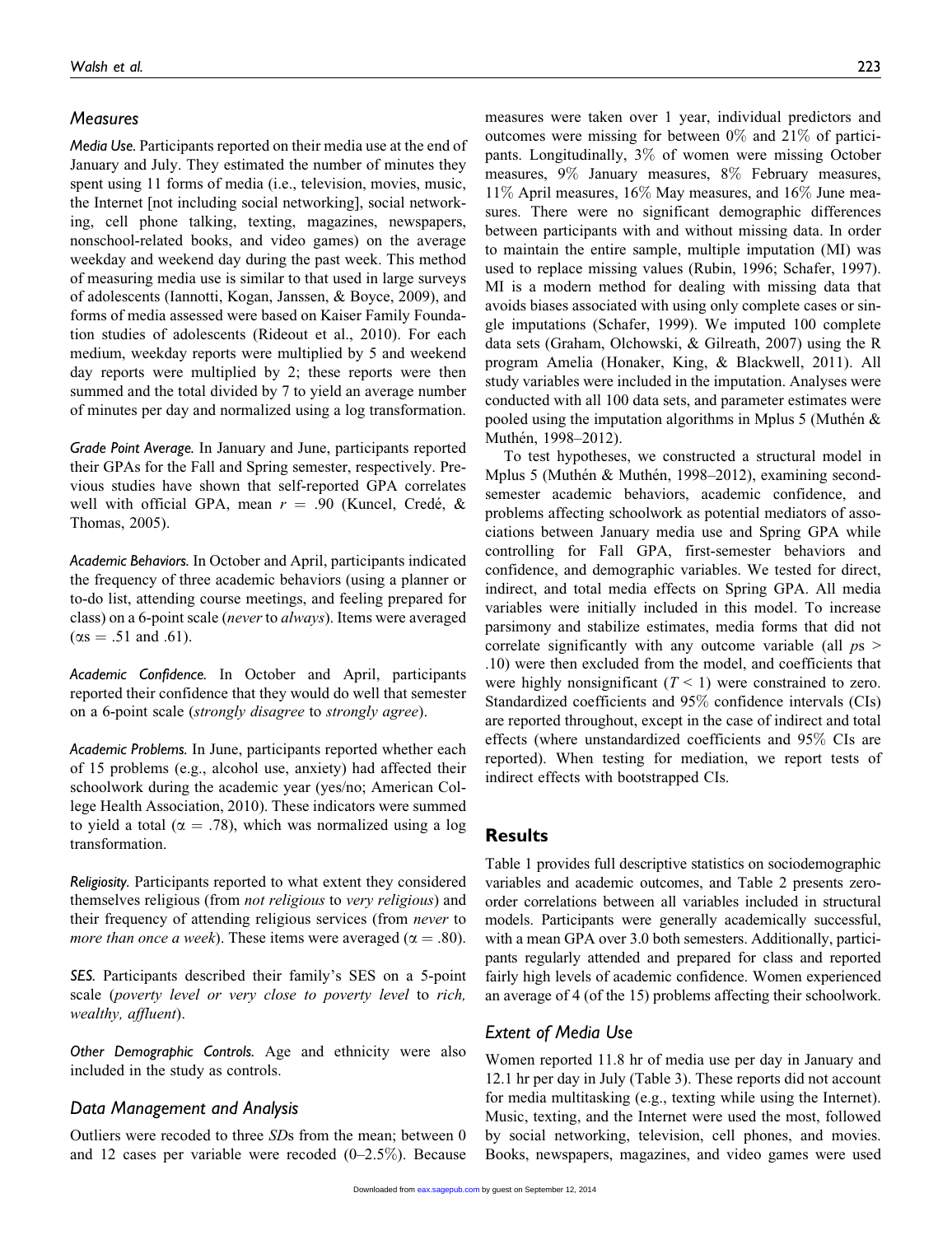| Measure (Month)                      | Range     | M(SD)       |
|--------------------------------------|-----------|-------------|
| Sociodemographics                    |           |             |
| Age                                  | $18 - 21$ | 18.07 (.29) |
| Religiosity                          | $0 - 3$   | 1.10(.84)   |
| Socioeconomic status                 | $I - 5$   | 3.11(.92)   |
| Academic outcomes                    |           |             |
| Grade point average                  |           |             |
| Fall                                 | $0 - 4$   | 3.27(0.53)  |
| Spring                               | $0 - 4$   | 3.28(.55)   |
| Academic behaviors                   |           |             |
| October                              | $I-6$     | 5.15(.75)   |
| April                                | $I-6$     | 4.91(.88)   |
| Academic confidence                  |           |             |
| October                              | $I-6$     | 4.54(1.05)  |
| April                                | $I - 6$   | 4.48(1.14)  |
| Problems affecting schoolwork (June) | $0 - 15$  | 4.04(3.27)  |

Table 1. Descriptive Statistics for Sociodemographic and Academic Variables.

less frequently. Some forms of media use were nearly universal during the school year, including Internet use, listening to music, social networking, cell phone use, and texting. Although fewer women made use of video games (9%), magazines  $(24\%)$ , books  $(41\%)$ , and newspapers  $(44\%)$ , those participants who did use these media forms did so for 20–50 min a day on average. There were low to moderate correlations between different forms of media use.

Media use in January and July were moderately correlated  $(rs = .25 \text{ to } .61)$ , but use patterns differed somewhat across time (Figure 1). In January, during the school year, women talked on their cell phones more and used social networking sites and the Internet more as compared to July. In July, during the summer months, women watched more TV and movies and read more magazines and books as compared to January. Listening to music, texting, newspaper reading, and video game play did not differ across time; nor did overall hours devoted to using media.

## Media Predictors of Academic Outcomes

A structural model explored whether (a) January media use predicted second-semester academic behaviors, academic confidence, problems affecting schoolwork, and GPA and (b) academic behaviors, academic confidence, and problems affecting schoolwork mediated associations between January media use and Spring GPA. This model controlled for Fall GPA, academic behaviors, and academic confidence as well as demographics.

This model (Figure 2) fit the data well,  $\chi^2(N = 483,$  $28) = 27.77$ ,  $p = .47$ , comparative fit index (CFI) = 1.00, Tucker–Lewis Index (TLI)  $= 1.00$ , root mean square error of approximation (RMSEA) = .000, and explained 59% of the variance in Spring GPA. As expected, this model showed that women with higher levels of academic confidence and women who reported fewer problems affecting schoolwork reported higher Spring GPAs; women who reported more academic behaviors had marginally higher Spring GPAs.

Demographically, older age and religiosity were positively associated with Spring GPA,  $\beta = .09$ , CI [.02, .16],  $p < .05$ , and  $\beta = .07$ , CI [.01, .14],  $p < .05$ , respectively. Additionally, Fall GPA was a strong predictor of Spring GPA,  $\beta = .58$ , CI [.51, .64],  $p < .001$ , as well as second-semester confidence,  $\beta =$ .25, CI [.15, .34],  $p < .001$ , behaviors,  $\beta = .15$ , CI [.07, .24],  $p \le 0.001$ , and problems,  $\beta = -.34$ , CI [-.42, -.25],  $p \le$ .001. First-semester confidence was associated with secondsemester confidence,  $\beta = .27$ , CI [.18, .35],  $p < .001$ , and first-semester behaviors were associated with secondsemester behaviors,  $\beta = .52$ , CI [.45, .60],  $p < .001$ .

Direct Effects. This model showed that women who spent more time reading magazines reported fewer academic behaviors and lower levels of academic confidence. Women who spent more time watching television also reported lower levels of academic confidence, and those who spent more time social networking reported fewer academic behaviors. Women who spent more time talking on their cell phones and watching movies reported lower Spring GPAs. However, women who spent more time watching movies also reported *fewer* problems affecting their schoolwork. Women who spent more time reading newspapers reported more academic behaviors and higher Spring GPAs, and those who spent more time listening to music reported more academic behaviors. Thus, results generally supported the hypothesis that media use would be negatively associated with academic behaviors, academic confidence, and GPA and positively associated with problems affecting schoolwork. However, newspaper reading and listening to music were positively associated with academic outcomes.

Indirect and Total Effects. There were a number of indirect effects of media on GPA via academic behaviors, academic confidence, and problems affecting schoolwork. There was a negative indirect effect of social networking on GPA via a combination of problems and behaviors,  $\beta = -.01$ , CI [-.02,  $-0.0002$ ],  $p < 0.05$  (total indirect effect), indicating that women who spent more time social networking reported lower GPAs as a result of experiencing more problems affecting their schoolwork and engaging in fewer academic behaviors.

Magazine reading had a significant indirect effect on GPA via a combination of academic confidence and academic behaviors, β = -.01, CI [-.02, -.001],  $p$  < .05 (total indirect effect), indicating that women who spent more time reading magazines had lower Spring GPAs due to having less academic confidence and practicing fewer academic behaviors.

Although *movie viewing* was negatively associated with problems affecting schoolwork, the total effect of movie viewing on GPA was negative,  $\beta = -.02$ , CI [-.04,  $-0.0003$ ],  $p < 0.05$ , indicating that, overall, more time spent viewing movies was associated with a lower GPA despite fewer problems.

The total effect of cell phone use on GPA (including direct and indirect effects) was negative,  $\beta = -.04$ , CI [ $-.07, .003$ ],  $p < .05$ , indicating that women who spent more time talking on cell phones reported lower Spring GPAs.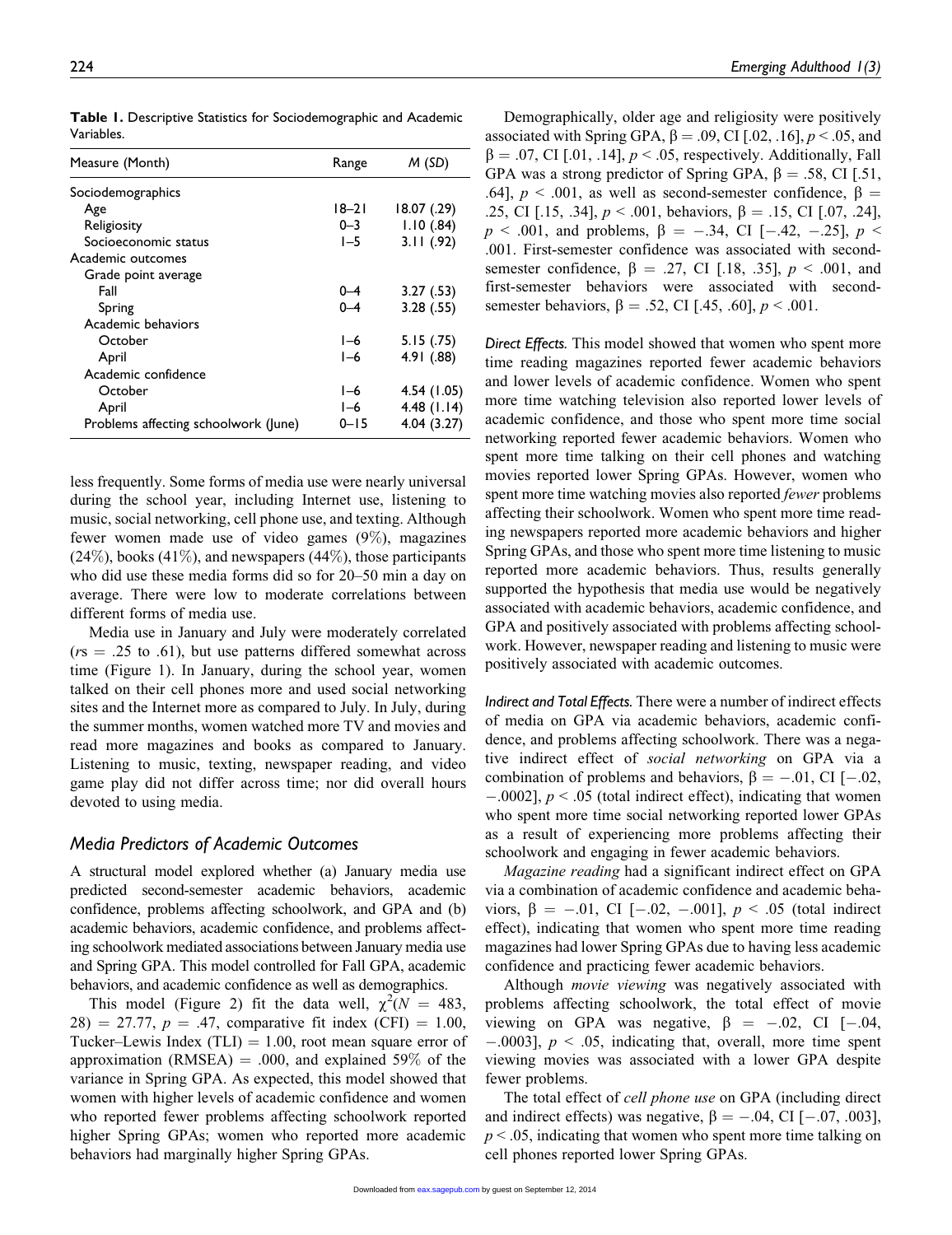|                                                                                                                                                  |                                                                                                                                                                                                                                                                                                                                                                                                                                                                                             |                                                          |                                                                                                                                                                                                                                                                                                                                                                                                                                                                                                                                                                  |                                                                                                                                                                                                                                                                                                                                                                                              | ۰ | $\infty$                          | ቊ                              | $\overline{a}$ |                                                                                                                                       | $\overline{a}$                                                            | ≏                                                                               | $\overline{4}$ | $\overline{5}$ | $\tilde{=}$                          | $\overline{a}$                                                                                                                                                                                                                                                                                            | ≌                                                                                                                                                                                                                                                                                                                                                                                                                                         | $\tilde{=}$              | 20                                                                                           | $\overline{a}$ | 22     |
|--------------------------------------------------------------------------------------------------------------------------------------------------|---------------------------------------------------------------------------------------------------------------------------------------------------------------------------------------------------------------------------------------------------------------------------------------------------------------------------------------------------------------------------------------------------------------------------------------------------------------------------------------------|----------------------------------------------------------|------------------------------------------------------------------------------------------------------------------------------------------------------------------------------------------------------------------------------------------------------------------------------------------------------------------------------------------------------------------------------------------------------------------------------------------------------------------------------------------------------------------------------------------------------------------|----------------------------------------------------------------------------------------------------------------------------------------------------------------------------------------------------------------------------------------------------------------------------------------------------------------------------------------------------------------------------------------------|---|-----------------------------------|--------------------------------|----------------|---------------------------------------------------------------------------------------------------------------------------------------|---------------------------------------------------------------------------|---------------------------------------------------------------------------------|----------------|----------------|--------------------------------------|-----------------------------------------------------------------------------------------------------------------------------------------------------------------------------------------------------------------------------------------------------------------------------------------------------------|-------------------------------------------------------------------------------------------------------------------------------------------------------------------------------------------------------------------------------------------------------------------------------------------------------------------------------------------------------------------------------------------------------------------------------------------|--------------------------|----------------------------------------------------------------------------------------------|----------------|--------|
| l. Age                                                                                                                                           |                                                                                                                                                                                                                                                                                                                                                                                                                                                                                             |                                                          |                                                                                                                                                                                                                                                                                                                                                                                                                                                                                                                                                                  |                                                                                                                                                                                                                                                                                                                                                                                              |   |                                   |                                |                |                                                                                                                                       |                                                                           |                                                                                 |                |                |                                      |                                                                                                                                                                                                                                                                                                           |                                                                                                                                                                                                                                                                                                                                                                                                                                           |                          |                                                                                              |                |        |
| 2. Asian<br>3. Black                                                                                                                             | $1\overset{*}{\underset{ -1}{*}}\overset{*}{\underset{ -1}{*}}\overset{*}{\underset{ -1}{*}}\overset{*}{\underset{ -1}{*}}\overset{*}{\underset{ -1}{*}}\overset{*}{\underset{ -1}{*}}\overset{*}{\underset{ -1}{*}}\overset{*}{\underset{ -1}{*}}\overset{*}{\underset{ -1}{*}}\overset{*}{\underset{ -1}{*}}\overset{*}{\underset{ -1}{*}}\overset{*}{\underset{ -1}{*}}\overset{*}{\underset{ -1}{*}}\overset{*}{\underset{ -1}{*}}\overset{*}{\underset{ -1}{*}}\overset{*}{\underset{$ |                                                          |                                                                                                                                                                                                                                                                                                                                                                                                                                                                                                                                                                  |                                                                                                                                                                                                                                                                                                                                                                                              |   |                                   |                                |                |                                                                                                                                       |                                                                           |                                                                                 |                |                |                                      |                                                                                                                                                                                                                                                                                                           |                                                                                                                                                                                                                                                                                                                                                                                                                                           |                          |                                                                                              |                |        |
|                                                                                                                                                  |                                                                                                                                                                                                                                                                                                                                                                                                                                                                                             |                                                          |                                                                                                                                                                                                                                                                                                                                                                                                                                                                                                                                                                  |                                                                                                                                                                                                                                                                                                                                                                                              |   |                                   |                                |                |                                                                                                                                       |                                                                           |                                                                                 |                |                |                                      |                                                                                                                                                                                                                                                                                                           |                                                                                                                                                                                                                                                                                                                                                                                                                                           |                          |                                                                                              |                |        |
|                                                                                                                                                  |                                                                                                                                                                                                                                                                                                                                                                                                                                                                                             |                                                          |                                                                                                                                                                                                                                                                                                                                                                                                                                                                                                                                                                  |                                                                                                                                                                                                                                                                                                                                                                                              |   |                                   |                                |                |                                                                                                                                       |                                                                           |                                                                                 |                |                |                                      |                                                                                                                                                                                                                                                                                                           |                                                                                                                                                                                                                                                                                                                                                                                                                                           |                          |                                                                                              |                |        |
| 4. SES<br>5. Religiosity<br>5. Behaw. (Oct)<br>6. Behaw. (Oct)<br>8. Conf. (Opt)<br>8. Conf. (App)<br>10. GPA (Spr.)<br>10. CPA (Spr.)<br>13. TV |                                                                                                                                                                                                                                                                                                                                                                                                                                                                                             | ٵ؋<br>ٵ؋ڸ؊ڛ؊؊؇ۼ؊؇ڿ؊ڋ؆؋؊؊؊؊؊؊؊<br>ؖؖؖ؊؊؊؊؊؊؊؊؊؊؊؊؊؊؊؊؊؊؊؊ | $\begin{array}{l} 1 \overset{*}{\otimes} \overset{*}{\cdots} \overset{\circ}{\otimes} \overset{\circ}{\otimes} \overset{\circ}{\circ} = \overset{*}{\circ} \overset{+}{\circ} \overset{\circ}{\circ} \overset{\circ}{\circ} = \overset{\circ}{\circ} \overset{\circ}{\circ} = \overset{\circ}{\circ} \overset{\circ}{\circ} = \overset{\circ}{\circ} \overset{\circ}{\circ} = \overset{\circ}{\circ} \overset{\circ}{\circ} = \overset{\circ}{\circ} \overset{\circ}{\circ} = \overset{\circ}{\circ} \overset{\circ}{\circ} = \overset{\circ}{\circ} \overset{\$ | $\frac{1}{2}+\frac{1}{2}+\frac{1}{2}+\frac{1}{2}+\frac{1}{2}+\frac{1}{2}+\frac{1}{2}+\frac{1}{2}+\frac{1}{2}+\frac{1}{2}+\frac{1}{2}+\frac{1}{2}+\frac{1}{2}+\frac{1}{2}+\frac{1}{2}+\frac{1}{2}+\frac{1}{2}+\frac{1}{2}+\frac{1}{2}+\frac{1}{2}+\frac{1}{2}+\frac{1}{2}+\frac{1}{2}+\frac{1}{2}+\frac{1}{2}+\frac{1}{2}+\frac{1}{2}+\frac{1}{2}+\frac{1}{2}+\frac{1}{2}+\frac{1}{2}+\frac{$ |   |                                   |                                |                |                                                                                                                                       |                                                                           |                                                                                 |                |                |                                      |                                                                                                                                                                                                                                                                                                           |                                                                                                                                                                                                                                                                                                                                                                                                                                           |                          |                                                                                              |                |        |
|                                                                                                                                                  |                                                                                                                                                                                                                                                                                                                                                                                                                                                                                             |                                                          |                                                                                                                                                                                                                                                                                                                                                                                                                                                                                                                                                                  |                                                                                                                                                                                                                                                                                                                                                                                              |   |                                   |                                |                |                                                                                                                                       |                                                                           |                                                                                 |                |                |                                      |                                                                                                                                                                                                                                                                                                           |                                                                                                                                                                                                                                                                                                                                                                                                                                           |                          |                                                                                              |                |        |
|                                                                                                                                                  |                                                                                                                                                                                                                                                                                                                                                                                                                                                                                             |                                                          |                                                                                                                                                                                                                                                                                                                                                                                                                                                                                                                                                                  |                                                                                                                                                                                                                                                                                                                                                                                              |   |                                   |                                |                |                                                                                                                                       |                                                                           |                                                                                 |                |                |                                      |                                                                                                                                                                                                                                                                                                           |                                                                                                                                                                                                                                                                                                                                                                                                                                           |                          |                                                                                              |                |        |
|                                                                                                                                                  |                                                                                                                                                                                                                                                                                                                                                                                                                                                                                             |                                                          |                                                                                                                                                                                                                                                                                                                                                                                                                                                                                                                                                                  |                                                                                                                                                                                                                                                                                                                                                                                              |   |                                   |                                |                |                                                                                                                                       |                                                                           |                                                                                 |                |                |                                      |                                                                                                                                                                                                                                                                                                           |                                                                                                                                                                                                                                                                                                                                                                                                                                           |                          |                                                                                              |                |        |
|                                                                                                                                                  |                                                                                                                                                                                                                                                                                                                                                                                                                                                                                             |                                                          |                                                                                                                                                                                                                                                                                                                                                                                                                                                                                                                                                                  |                                                                                                                                                                                                                                                                                                                                                                                              |   |                                   |                                |                |                                                                                                                                       |                                                                           |                                                                                 |                |                |                                      |                                                                                                                                                                                                                                                                                                           |                                                                                                                                                                                                                                                                                                                                                                                                                                           |                          |                                                                                              |                |        |
|                                                                                                                                                  |                                                                                                                                                                                                                                                                                                                                                                                                                                                                                             |                                                          |                                                                                                                                                                                                                                                                                                                                                                                                                                                                                                                                                                  |                                                                                                                                                                                                                                                                                                                                                                                              |   |                                   |                                |                |                                                                                                                                       |                                                                           |                                                                                 |                |                |                                      |                                                                                                                                                                                                                                                                                                           |                                                                                                                                                                                                                                                                                                                                                                                                                                           |                          |                                                                                              |                |        |
|                                                                                                                                                  |                                                                                                                                                                                                                                                                                                                                                                                                                                                                                             |                                                          |                                                                                                                                                                                                                                                                                                                                                                                                                                                                                                                                                                  |                                                                                                                                                                                                                                                                                                                                                                                              |   |                                   |                                |                |                                                                                                                                       |                                                                           |                                                                                 |                |                |                                      |                                                                                                                                                                                                                                                                                                           |                                                                                                                                                                                                                                                                                                                                                                                                                                           |                          |                                                                                              |                |        |
|                                                                                                                                                  |                                                                                                                                                                                                                                                                                                                                                                                                                                                                                             |                                                          |                                                                                                                                                                                                                                                                                                                                                                                                                                                                                                                                                                  |                                                                                                                                                                                                                                                                                                                                                                                              |   |                                   |                                |                |                                                                                                                                       |                                                                           |                                                                                 |                |                |                                      |                                                                                                                                                                                                                                                                                                           |                                                                                                                                                                                                                                                                                                                                                                                                                                           |                          |                                                                                              |                |        |
| 14. Movies<br>15. Music<br>16. Cell                                                                                                              |                                                                                                                                                                                                                                                                                                                                                                                                                                                                                             |                                                          |                                                                                                                                                                                                                                                                                                                                                                                                                                                                                                                                                                  |                                                                                                                                                                                                                                                                                                                                                                                              |   | ٵ؊ٞۼۄٞ<br>ٵ؊ٞٷ۠؊ٷٷٷ؋ٷ؋ٷ؞ؖ؋<br>ؖ؊ؖ | ٵ؋ڿ؋ڶ؋<br>ڮۄڿ؊ۼۣؖ؋ۄڂ؋ٷۄڂ؋ۼڿٚؠۊ |                | $\frac{1}{2}$                                                                                                                         | $\frac{1}{2}$ g $\frac{2}{3}$ g $\frac{2}{3}$ g $\frac{2}{3}$ g g g g g g | । ਨੌਂ ਭ ਨੂੰ <sup>*</sup> * * *<br>। ਨੌਂ ਭ ਨੂੰ <u>*</u> = <u>=</u> * ਨੂੰ = ਨੂੰ = |                |                |                                      |                                                                                                                                                                                                                                                                                                           |                                                                                                                                                                                                                                                                                                                                                                                                                                           |                          |                                                                                              |                |        |
|                                                                                                                                                  |                                                                                                                                                                                                                                                                                                                                                                                                                                                                                             |                                                          |                                                                                                                                                                                                                                                                                                                                                                                                                                                                                                                                                                  |                                                                                                                                                                                                                                                                                                                                                                                              |   |                                   |                                |                |                                                                                                                                       |                                                                           |                                                                                 |                |                |                                      |                                                                                                                                                                                                                                                                                                           |                                                                                                                                                                                                                                                                                                                                                                                                                                           |                          |                                                                                              |                |        |
|                                                                                                                                                  |                                                                                                                                                                                                                                                                                                                                                                                                                                                                                             |                                                          |                                                                                                                                                                                                                                                                                                                                                                                                                                                                                                                                                                  |                                                                                                                                                                                                                                                                                                                                                                                              |   |                                   |                                |                |                                                                                                                                       |                                                                           |                                                                                 |                |                |                                      |                                                                                                                                                                                                                                                                                                           |                                                                                                                                                                                                                                                                                                                                                                                                                                           |                          |                                                                                              |                |        |
| I7. Texting                                                                                                                                      |                                                                                                                                                                                                                                                                                                                                                                                                                                                                                             |                                                          |                                                                                                                                                                                                                                                                                                                                                                                                                                                                                                                                                                  |                                                                                                                                                                                                                                                                                                                                                                                              |   |                                   |                                |                |                                                                                                                                       |                                                                           |                                                                                 |                |                |                                      |                                                                                                                                                                                                                                                                                                           |                                                                                                                                                                                                                                                                                                                                                                                                                                           |                          |                                                                                              |                |        |
| 18. Soc. Net.                                                                                                                                    |                                                                                                                                                                                                                                                                                                                                                                                                                                                                                             |                                                          |                                                                                                                                                                                                                                                                                                                                                                                                                                                                                                                                                                  |                                                                                                                                                                                                                                                                                                                                                                                              |   |                                   |                                |                |                                                                                                                                       |                                                                           |                                                                                 |                |                | ភ្លែន់ ៖<br>  ក្ដុង ភ្នំ ក្ដុង ខ ខ ខ | $\begin{array}{r} \frac{2}{3} & \frac{2}{3} & \frac{2}{3} & \frac{2}{3} \\ \frac{2}{3} & \frac{2}{3} & \frac{2}{3} & \frac{2}{3} & \frac{2}{3} \\ \frac{2}{3} & \frac{2}{3} & \frac{2}{3} & \frac{2}{3} & \frac{2}{3} \\ \frac{2}{3} & \frac{2}{3} & \frac{2}{3} & \frac{2}{3} & \frac{2}{3} \end{array}$ |                                                                                                                                                                                                                                                                                                                                                                                                                                           |                          |                                                                                              |                |        |
| 19. Internet                                                                                                                                     |                                                                                                                                                                                                                                                                                                                                                                                                                                                                                             |                                                          |                                                                                                                                                                                                                                                                                                                                                                                                                                                                                                                                                                  |                                                                                                                                                                                                                                                                                                                                                                                              |   |                                   |                                |                |                                                                                                                                       |                                                                           |                                                                                 |                |                |                                      |                                                                                                                                                                                                                                                                                                           |                                                                                                                                                                                                                                                                                                                                                                                                                                           |                          |                                                                                              |                |        |
| 20. Magazines                                                                                                                                    |                                                                                                                                                                                                                                                                                                                                                                                                                                                                                             |                                                          |                                                                                                                                                                                                                                                                                                                                                                                                                                                                                                                                                                  |                                                                                                                                                                                                                                                                                                                                                                                              |   |                                   |                                |                |                                                                                                                                       |                                                                           |                                                                                 |                |                |                                      |                                                                                                                                                                                                                                                                                                           |                                                                                                                                                                                                                                                                                                                                                                                                                                           |                          |                                                                                              |                |        |
| 21. Newspapers                                                                                                                                   |                                                                                                                                                                                                                                                                                                                                                                                                                                                                                             |                                                          |                                                                                                                                                                                                                                                                                                                                                                                                                                                                                                                                                                  |                                                                                                                                                                                                                                                                                                                                                                                              |   |                                   |                                |                |                                                                                                                                       |                                                                           |                                                                                 |                |                |                                      |                                                                                                                                                                                                                                                                                                           |                                                                                                                                                                                                                                                                                                                                                                                                                                           |                          |                                                                                              |                |        |
| 22. Books                                                                                                                                        |                                                                                                                                                                                                                                                                                                                                                                                                                                                                                             |                                                          |                                                                                                                                                                                                                                                                                                                                                                                                                                                                                                                                                                  |                                                                                                                                                                                                                                                                                                                                                                                              |   |                                   |                                |                |                                                                                                                                       |                                                                           |                                                                                 |                |                |                                      |                                                                                                                                                                                                                                                                                                           | $\begin{array}{r} \frac{2}{3} \\ -1 \\ -2 \\ -1 \\ -1 \\ \frac{2}{3} \\ -1 \\ \frac{2}{3} \\ -1 \\ \frac{2}{3} \\ -1 \\ \frac{2}{3} \\ -1 \\ \frac{2}{3} \\ -1 \\ \frac{2}{3} \\ -1 \\ \frac{2}{3} \\ -1 \\ \frac{2}{3} \\ -1 \\ \frac{2}{3} \\ -1 \\ \frac{2}{3} \\ -1 \\ \frac{2}{3} \\ -1 \\ \frac{2}{3} \\ -1 \\ \frac{2}{3} \\ -1 \\ \frac{2}{3} \\ -1 \\ \frac{2}{3} \\ -1 \\ \frac{2}{3} \\ -1 \\ \frac{2}{3} \\ -1 \\ \frac{2}{3$ | <u>နီ</u> +<br>  ၁ ၁ ၁ ၁ | $\overset{\ast}{\mathbf{a}}$<br>$\overset{\ast}{\mathbf{a}}$<br>$\overset{\ast}{\mathbf{a}}$ | ້ອ ຮຸ          |        |
| 23. Video G.                                                                                                                                     |                                                                                                                                                                                                                                                                                                                                                                                                                                                                                             |                                                          |                                                                                                                                                                                                                                                                                                                                                                                                                                                                                                                                                                  |                                                                                                                                                                                                                                                                                                                                                                                              |   |                                   |                                |                |                                                                                                                                       |                                                                           |                                                                                 |                |                |                                      |                                                                                                                                                                                                                                                                                                           |                                                                                                                                                                                                                                                                                                                                                                                                                                           |                          |                                                                                              |                | $-0.5$ |
| Note. Apr = April; Behav. = academic behaviors; Books = leisure reading; Cel                                                                     |                                                                                                                                                                                                                                                                                                                                                                                                                                                                                             |                                                          |                                                                                                                                                                                                                                                                                                                                                                                                                                                                                                                                                                  |                                                                                                                                                                                                                                                                                                                                                                                              |   |                                   |                                |                | = talking on cell phone; Conf. = academic confidence; GPA = grade point average; Oct = October; Problems = problems affecting school- |                                                                           |                                                                                 |                |                |                                      |                                                                                                                                                                                                                                                                                                           |                                                                                                                                                                                                                                                                                                                                                                                                                                           |                          |                                                                                              |                |        |
| work; SES = socioeconomic status; Soc. Net. = social networking; Spr. = S                                                                        |                                                                                                                                                                                                                                                                                                                                                                                                                                                                                             |                                                          |                                                                                                                                                                                                                                                                                                                                                                                                                                                                                                                                                                  |                                                                                                                                                                                                                                                                                                                                                                                              |   |                                   |                                |                | pring; Texting = texting on cell phone; Video G. = video games. All media-use measures are the log of the number of minutes per day.  |                                                                           |                                                                                 |                |                |                                      |                                                                                                                                                                                                                                                                                                           |                                                                                                                                                                                                                                                                                                                                                                                                                                           |                          |                                                                                              |                |        |
| $^+p < 10.^*p < .05.^*p < .01.^*p < .001$                                                                                                        |                                                                                                                                                                                                                                                                                                                                                                                                                                                                                             |                                                          |                                                                                                                                                                                                                                                                                                                                                                                                                                                                                                                                                                  |                                                                                                                                                                                                                                                                                                                                                                                              |   |                                   |                                |                |                                                                                                                                       |                                                                           |                                                                                 |                |                |                                      |                                                                                                                                                                                                                                                                                                           |                                                                                                                                                                                                                                                                                                                                                                                                                                           |                          |                                                                                              |                |        |

| י<br>אירוני |
|-------------|
| ì           |
|             |
|             |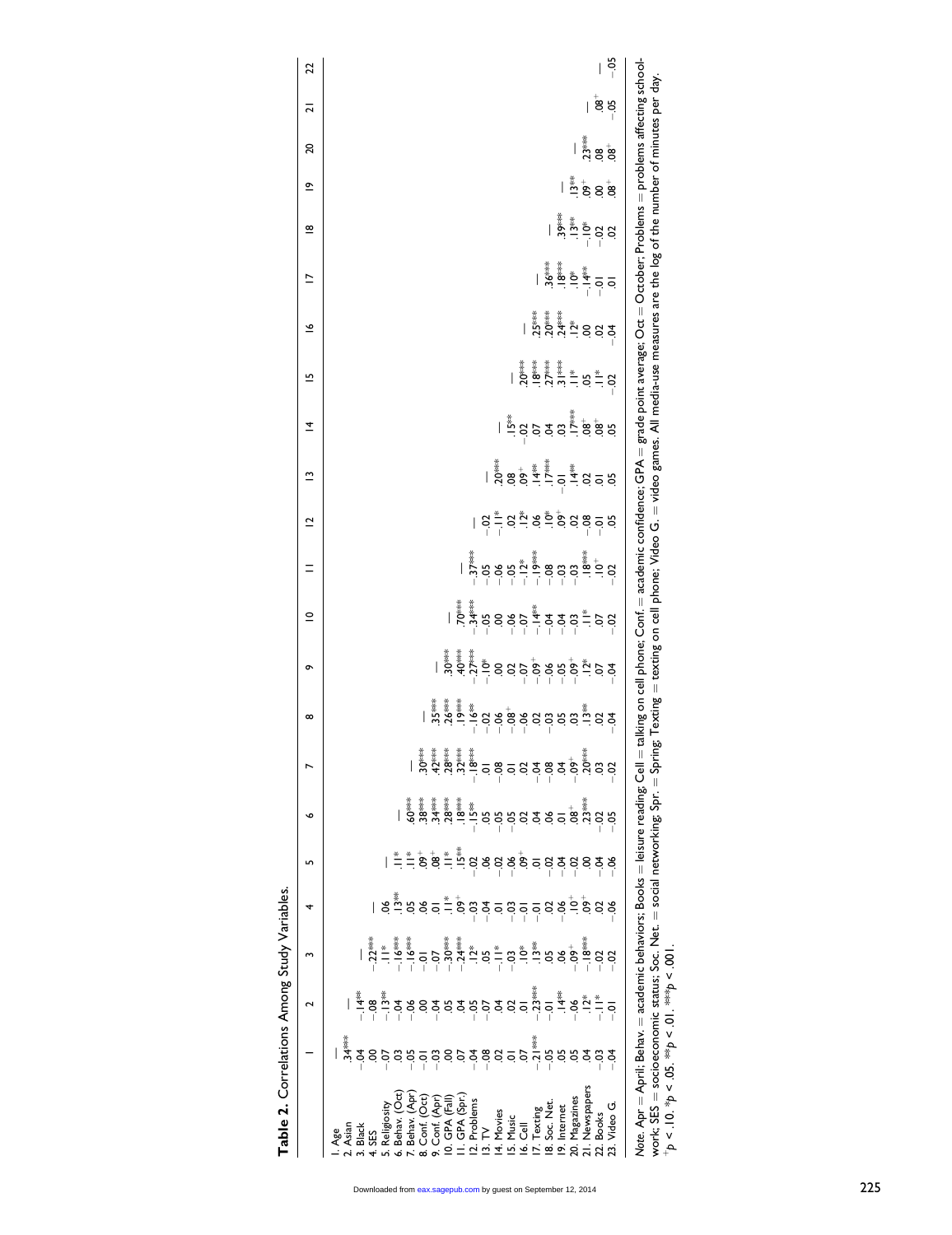|         | Media Form        | Percentage Using | M (SD) Overall | M (SD) Users  | $\alpha$ | Percentage of Daily Use |
|---------|-------------------|------------------|----------------|---------------|----------|-------------------------|
| January | Television        | 82               | 58.0 (58.5)    | 71.1 (57.2)   | .75      | 8                       |
|         | <b>Movies</b>     | 63               | 38.8 (50.2)    | 61.4(51.0)    | .53      | 6                       |
|         | Music             | 98               | 137.5 (122.3)  | 141.1 (121.8) | .85      | 19                      |
|         | Internet          | 100              | 132.7(121.9)   | 133.0 (121.9) | .94      | 19                      |
|         | Social networking | 98               | 113.4(101.9)   | 115.8(101.6)  | .93      | 16                      |
|         | Cell phone        | 98               | 54.9 (58.1)    | 55.9 (58.1)   | .86      | 8                       |
|         | Texting           | 98               | 134.8(151.5)   | 137.9 (151.9) | .96      | 19                      |
|         | Newspapers        | 44               | 9.9(16.4)      | 22.5(18.0)    | .84      |                         |
|         | <b>Books</b>      | 41               | 21.4(45.4)     | 52.2 (58.6)   | .92      |                         |
|         | Magazines         | 24               | 6.9(19.5)      | 28.7(31.1)    | .91      |                         |
|         | Video games       | 9                | 2.9(14.9)      | 32.8 (39.6)   | .32      | O                       |
|         | Overall           | 100              | 705.4 (432.2)  | 707.0 (431.4) |          |                         |
| July    | Television        | 88               | 87.8 (85.3)    | 100.1(84.0)   | .80      | 12                      |
|         | <b>Movies</b>     | 73               | 61.6(67.3)     | 84.6 (65.4)   | .67      | 8                       |
|         | <b>Music</b>      | 96               | 130.3 (122.0)  | 135.8(121.5)  | .89      | 18                      |
|         | Internet          | 97               | 109.6 (124.4)  | 113.4(124.8)  | .92      | 15                      |
|         | Social networking | 97               | 94.1 (103.4)   | 97.3 (103.7)  | .95      | 13                      |
|         | Cell phone        | 92               | 45.1 (55.9)    | 49.3 (56.7)   | .89      | 6                       |
|         | Texting           | 97               | 135.2 (162.3)  | 141.3(163.1)  | .97      | 19                      |
|         | Newspapers        | 40               | 7.6(13.8)      | 19.4(16.1)    | .82      |                         |
|         | <b>Books</b>      | 64               | 47.0 (72.1)    | 73.3 (78.6)   | .88      | 6                       |
|         | Magazines         | 42               | 10.2(18.0)     | 24.2 (20.7)   | .85      |                         |
|         | Video games       | $\overline{10}$  | 4.7(22.8)      | 48.0 (57.3)   | .94      |                         |
|         | Overall           | 100              | 725.0 (468.7)  | 726.8 (467.9) |          |                         |

Table 3. Minutes of Media Use per Day.

Note. a for weekday and weekend reports. Percentage of daily use indicates the percentage of total media minutes accounted for by each media form and does not account for media multitasking.

The total effect of *newspaper reading* on GPA (including direct and indirect effects) was positive,  $\beta = .03$ , CI [.01, .05],  $p < 0.05$ , such that spending more time reading newspapers was associated with a higher Spring GPA.

## **Discussion**

First-year female college students reported heavy media use, especially of new media (i.e., social networking and texting) and music. They devoted more hours to new media and fewer to traditional media (e.g., magazines and books) during the academic year than during the summer. Using a longitudinal design that allowed us to control for earlier academics, we found that cell phone use, social networking, television and movie viewing, and magazine reading in January were negatively associated with second-semester academic outcomes, suggesting some forms of media use may adversely impact academics. However, newspaper reading and music showed positive associations with academic outcomes. Our structural model identified some indirect effects of media use on later GPA via academic behaviors, academic confidence, and problems affecting schoolwork, suggesting these constructs as mechanisms of media effects on academic achievement.

## Extent of Media Use

Our study found college women consumed nearly 12 hr of media per day. Although we did not specifically assess media

multitasking in our study, a study of adolescents (Rideout et al., 2010) found that 29% of media use time was spent multitasking. If that were the case in our study, women would have devoted over 8.5 hr per day to media use. We found female college students to be especially heavy users of music, the Internet, social networking sites, and texting; participants devoted close to 2 hr per day to each of these media forms during the school year, and only slightly less during the summer. Our estimates of Internet use are similar to previous studies (e.g., Mokhtari et al., 2009); however, earlier studies showed less than 1 hr of social networking per day on average (e.g., Budden et al., 2007; Pempek et al., 2009). Although social networking is more popular among females than males (Hargittai & Hsieh, 2010), the much larger amount of time spent social networking in our study suggests that use of these sites has increased substantially during recent years. Previous research has suggested most college students use cell phones (Lenhart, Purcell, Smith, & Zickuhr, 2010), but this study allows us to separately estimate the time college females devote to texting and talking, finding each to be considerable. Reports of music use in our study were higher than those in past studies (Budden et al., 2007), perhaps reflecting the increased popularity of digital media players.

Although use of new media and music was heavy among women in our study, other forms of media use occupied less time than suggested by past studies. Previous studies reported nearly 2 hr per day of television use among college students (Budden et al., 2007; Mokhtari et al., 2009), but women in our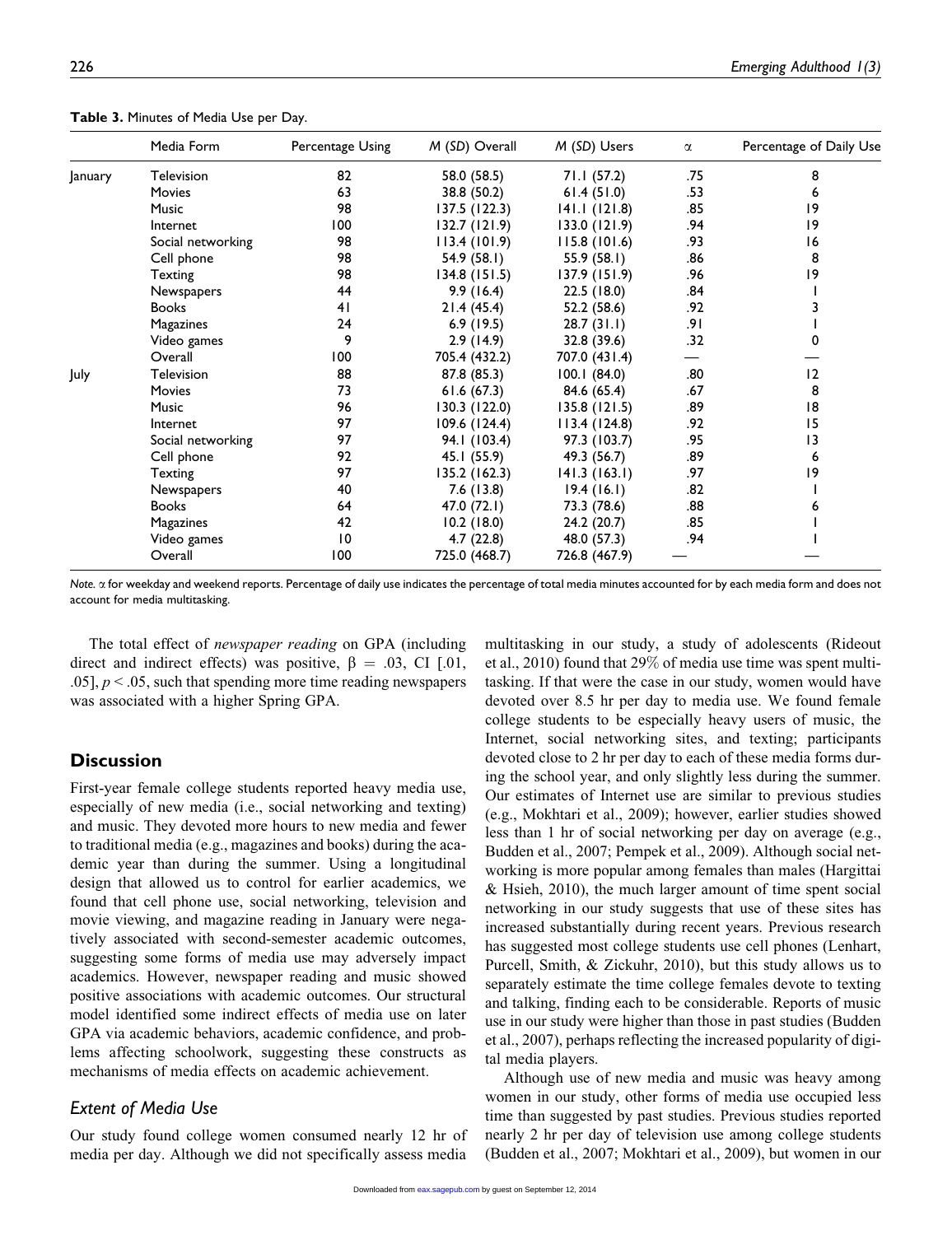

Figure 1. Comparison of college women's media use in January and July. Note.  $^+p$  < .10. \*\*\* $p$  < .001.

study watched TV for only 1 hr per day during the school year and 1.5 hr per day during the summer. We also found time devoted to movies and magazines by college students to be less than in studies of younger adolescents (Roberts & Foehr, 2008). These findings may reflect a displacement of some traditional forms of media use by the Internet and social networking, or differences between college and high school students. Additionally, it is now possible to access TV, movies, and magazines on the Internet, so some time devoted to Internet use may be spent consuming these media. Finally, use of video games in our study was lower than in previous studies of college students (Jacobsen & Forste, 2010), including a study focused on women (Lucas & Sherry, 2004).

# Differences in Media Use Between the Academic Year and Summer

Comparisons of media use during the academic year and the summer revealed differences for 7 of the 11 media forms. New media seem to be more popular while at school, whereas traditional media play a larger role in college students' lives when

they are at home (where over 90% of our sample lived during the summer). The college context may encourage use of certain media forms—for example, the Internet may be used while studying (Foehr, 2006; Jacobsen & Forste, 2010; Selwyn, 2008), while social networking and cell phones may be primary means of communicating with peers (Leung, 2007; Pempek et al., 2009; Quan-Haase, 2007) and keeping in touch with family (Chen & Katz, 2009) during the school year. Due to these differences in media use at different times of the year, researchers exploring media effects should carefully consider the timing of their media measures. Measures taken at a single time point may over- or underestimate college students' overall exposure to different media forms and media messages.

# Negative Associations Between Media Use and Academic **Outcomes**

Many previous studies examining associations between media use and academic outcomes have used point prevalence data without controlling for demographics or prior achievement. Here, controlling for these factors, we found that women who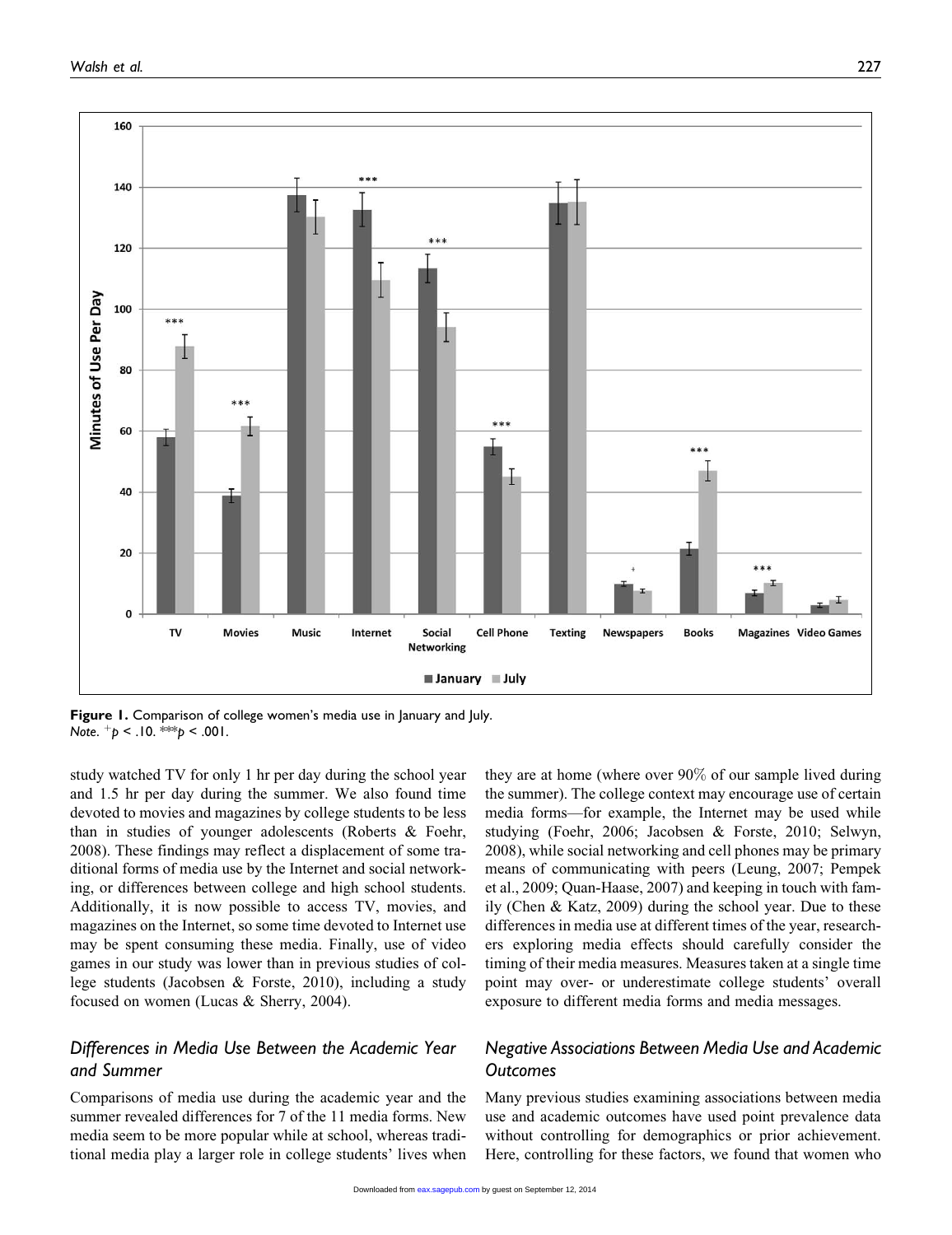

Figure 2. Structural model depicting associations between January media use, academic behaviors, academic confidence, problems affecting schoolwork, and Spring grade point average (GPA). This model controlled for demographic factors (age, ethnicity, socioeconomic status, and religiosity); Fall GPA; and earlier academic behaviors and confidence; control variables are not depicted in the figure. The model fit the data well,  $\chi^2({\sf N}=$  483, 28)  $=$  27.77,  ${\sf p} =$  .47, CFI  $=$  1.00, TLI  $=$  1.00, RMSEA  $=$  .000. Standardized coefficients are reported (with 95% confidence intervals in brackets), and only significant paths are shown. Note.  $^+p$  < .10. \*p < .05. \*\*p < .01. \*\*p < .001.

watched more movies and talked on cell phones more had lower GPAs, women who spent more time social networking and reading magazines reported fewer academic behaviors, and women who spent more time watching television and reading magazines reported lower academic confidence.

Cell phone use and social networking may distract from concentration on academics. In addition to the direct negative effects of cell phone use on GPA, social networking had a significant indirect effect on GPA via academic behaviors and problems affecting schoolwork, supporting the idea that social networking may disrupt activities such as preparing for class. Experiments have suggested that cell phone rings and instant messages may break concentration and increase the time required to complete reading tasks (End et al., 2010; Fox et al., 2009). Use of these social media forms might also reflect personality differences (e.g., Wilson, Fornasier, & White, 2010) or the prioritization of social activities over academics. A portion of the indirect effect of social networking on GPA was via problems affecting schoolwork. Some problems that may affect schoolwork include substance use and social issues, which may be exacerbated by (or reflected in) high levels of social networking. Given the popularity of social networking and mobile technology, it seems unlikely that educators will be able to reduce students' use of these media forms. Instead, professors might aim to integrate social media into their classrooms to remind students of assignments, refer them to resources, and connect them with their classmates.

The associations between magazine reading and academic behaviors and confidence, which resulted in a significant

indirect effect on GPA, have not previously been reported. Most participants did not devote substantial time to reading magazines, so it seems unlikely that magazine reading displaced academics, although the association with behaviors indicates that women who spend more time reading magazines were less likely to prepare for and attend class. It is possible that magazine reading (occupying an average of 7 min per day) is associated with other activities (e.g., grooming, dating, and exercising) that also take away time from academics. Although we did not assess type of magazine, magazines directed young women tend to focus on appearance and sexual relationships rather than educational or occupational opportunities (Walsh & Ward, 2008). These types of gendered messages may both encourage women to devote time to nonacademic activities and negatively affect academic confidence.

The findings related to movie and television viewing are in line with previous studies finding negative associations between screen media exposure and GPA and recall (Armstrong & Chung, 2000; Jacobsen & Forste, 2010). Interestingly, movie viewing had a significant, negative total effect on GPA despite the fact that women who viewed more movies reported fewer problems affecting their schoolwork. It is possible that devoting time to watching movies as a leisure-time activity may provide fewer opportunities for some types of problems, such as those involving alcohol and drugs, but that this benefit is outweighed by negative effects of background viewing on concentration while studying (cf. Armstrong & Chung, 2000). Television viewing was negatively associated with academic confidence. Television programs can convey many of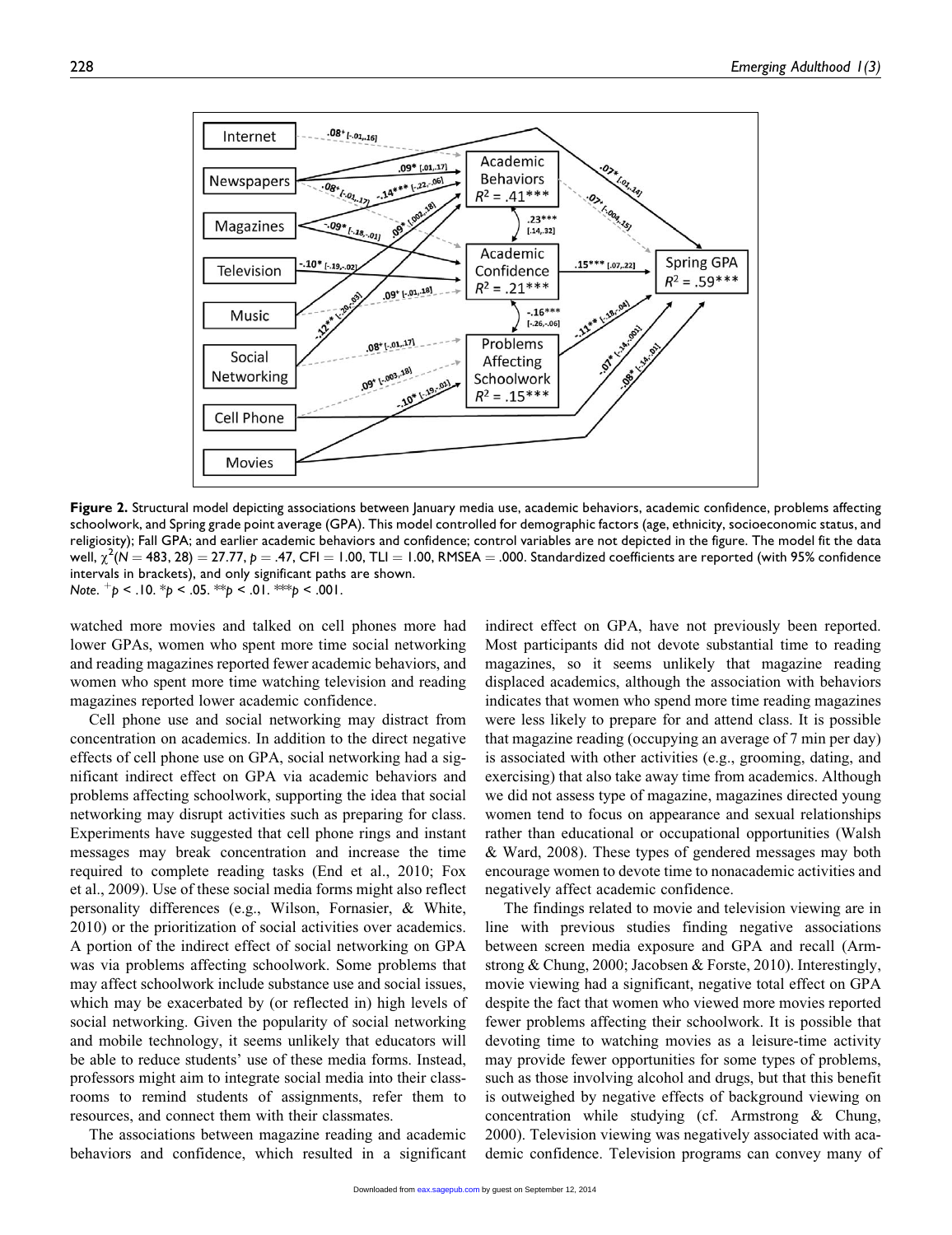the same gender stereotypes as magazines (Lauzen et al., 2008), which may negatively impact academic confidence. Future studies should differentiate between different types of television programs and magazines to pinpoint messages that may decrease academic confidence.

# Positive Associations Between Media Use and Academic **Outcomes**

Positive associations emerged between some forms of media use and academic outcomes. Women who spent more time reading newspapers had higher GPAs, which could be partially attributed to both behaviors and confidence. This finding is in line with previous studies with younger samples that report positive associations between reading and academic achievement (Gaddy, 1986; Notten & Kraaykamp, 2009; Smith, 1992), although we found no associations between other leisure reading and academic outcomes. Keeping up with current events and academic behaviors may both reflect conscientiousness; newspaper reading may also serve as preparation for classes in some fields.

Listening to music was positively associated with academic behaviors. Women may listen to music while studying (Foehr, 2006); although there is some evidence that music may interfere with comprehension (Anderson & Fuller, 2010), it may also make studying more appealing. Future experiments testing the impact of music on academic outcomes might consider integrating additional outcome variables, such as enjoyment of the tasks involved or the duration for which participants are willing to study.

## Limitations and Future Directions

Several limitations of the current study suggest directions for future research. First, our data came exclusively from female students at one university. Future studies should assess male students and include emerging adults who are not attending college (the ''forgotten half''; William T. Grant Foundation Commission on Work Family and Citizenship, 1988), who may show different patterns of media use. Second, our measures did not allow us to account for media multitasking, which is common for youth (Rideout et al., 2010). Third, concerns about respondent burden led us to assess only minutes using different media forms; we did not assess media content. Future research should explore associations between exposure to different media messages and academic outcomes. Media use motivations (Ruggiero, 2000), which may differ for more passive media forms used for entertainment (e.g., television) and more active media forms used to communicate (e.g., social networking), might also be important in explaining associations with academics. Fourth, although we measured several different academic outcomes, future studies might make use of objective measures of academic performance, including official GPA. Additionally, an alternative, more extensive measure of academic behaviors might be developed, as the various behaviors in our measure (class attendance, use of a planner, and preparation for class) were only moderately correlated, resulting

in low reliability for the scale. Fifth, although our structural model explained 59% of the variance in Spring GPA and suggested some paths through which media use may affect academic outcomes, other mechanisms might also be important and should be explored in future studies. For example, heavy media use could lead to decreases in academic motivation or to changes in normative perceptions regarding academics. Finally, although the longitudinal nature of our data is a major strength, we are unable to determine if associations between media use and academic outcomes are causal. Longer term longitudinal studies of media and academics in college as well as experimental manipulations are necessary.

## Conclusions and Implications

In conclusion, the current study contributes to the literature and to our knowledge of media use in emerging adulthood by making use of longitudinal data; assessing multiple media forms, including new media; and investigating media use during the important transition to college. This study provides recent data pertaining to college women, showing them to be heavy media users. Findings demonstrate the central role of social media in the lives of college students, and suggest that these social media are used even more on campus than off. Our results show that talking on cell phones, social networking, movie and television viewing, and magazine reading are negatively associated with later academic outcomes, while newspaper reading and listening to music are positively associated with later academics. This study was one of the first to explore mechanisms of media effects on academic outcomes, and showed that academic behaviors, academic confidence, and problems affecting schoolwork are mechanisms through which media use may influence GPA. These findings will interest students, parents, educators, and future employers, who share a common goal of academic success for students. Academic counselors may consider assessing college students' media use and encouraging them to take breaks from media, particularly while in class, studying, or completing assignments.

#### Declaration of Conflicting Interests

The authors declared no potential conflicts of interest with respect to the research, authorship, and/or publication of this article.

#### Funding

The authors disclosed receipt of the following financial support for the research, authorship, and/or publication of this article: This research was supported by grant R21-AA018257 awarded to Michael P. Carey from the National Institutes on Alcohol Abuse and Alcoholism.

#### References

- Aluja-Fabregat, A., & Torrubia-Beltri, R. (1998). Viewing of mass media violence, perception of violence, personality and academic achievement. Personality and Individual Differences, 25, 973–989.
- American College Health Association. (2010). American College Health Association-National College Health Assessment II: Reference group data report Spring 2010. Linthicum, MD: Author.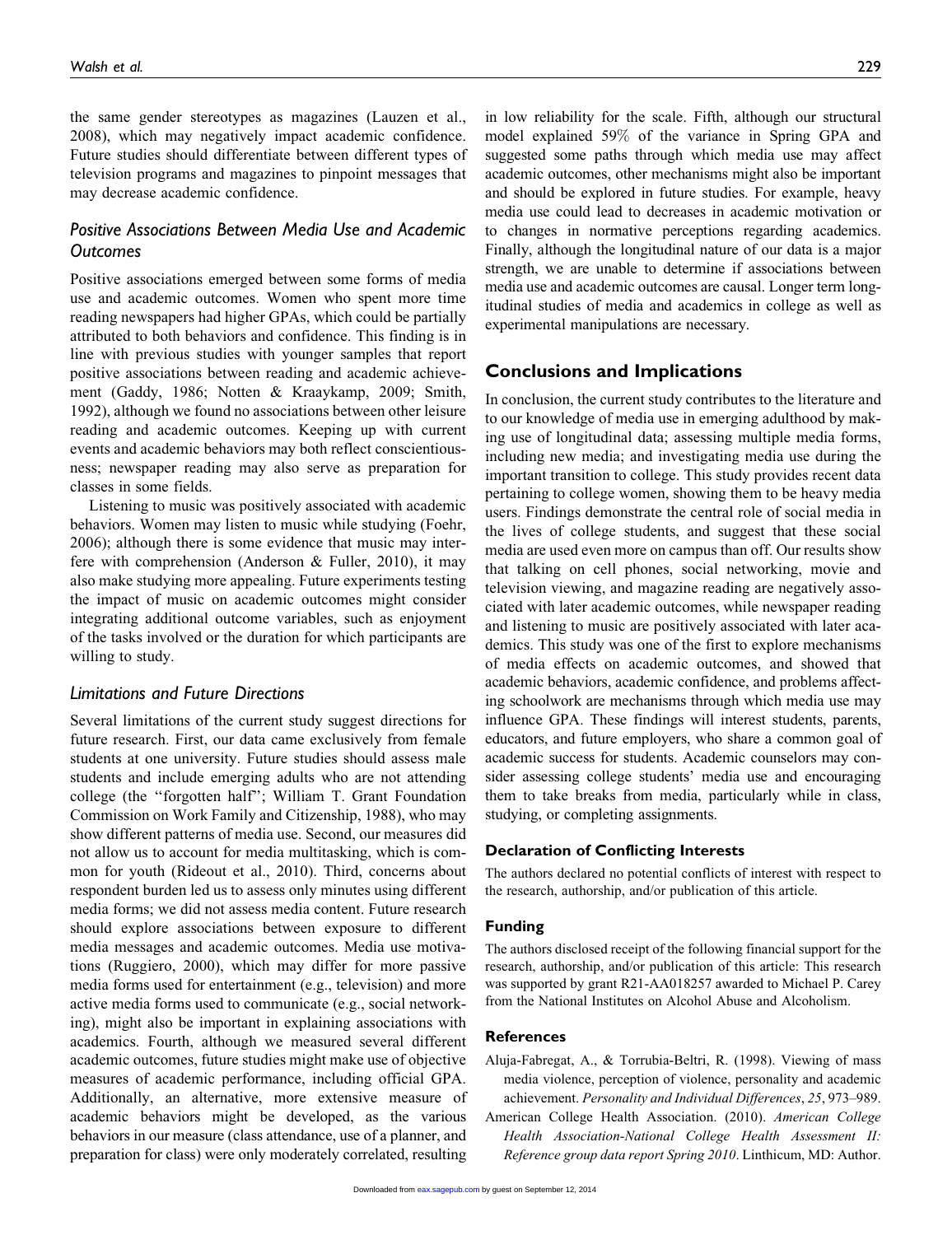- Anderson, D. R., Huston, A. C., Schmitt, K. L., Linebarger, D. L., & Wright, J. C. (2001). Early childhood television viewing and adolescent behavior: the recontact study. Monographs of the Society for Research in Child Development, 66(1), I-VIII, 1–147.
- Anderson, P., de Bruijn, A., Angus, K., Gordon, R., & Hastings, G. (2009). Impact of alcohol advertising and media exposure on adolescent alcohol use: A systematic review of longitudinal studies. Alcohol and Alcoholism, 44, 229–243.
- Anderson, S. A., & Fuller, G. B. (2010). Effect of music on reading comprehension of junior high school students. School Psychology Quarterly, 25, 178–187.
- Armfield, G. G., & Holbert, R. L. (2003). The relationship between religiosity and Internet use. Journal of Media and Religion, 2, 129–144.
- Armstrong, G. B., & Chung, L. (2000). Background television and reading memory in context: Assessing TV interference and facilitative context effects on encoding versus retrieval processes. Communication Research, 27, 327–352.
- Arnett, J. J. (2000). Emerging adulthood: A theory of development from the late teens through the twenties. American Psychologist, 55, 469–480.
- Arnett, J. J. (2004). Emerging adulthood: The winding road from the late teens through the twenties. New York, NY: Oxford University Press.
- Arnett, J. J. (2007). Socialization in emerging adulthood: From the family to the wider world, from socialization to self-socialization. In J. E. Grusec & P. D. Hastings (Eds.), Handbook of socialization: Theory and research (pp. 208–231). New York, NY: Guilford.
- Boon, S. D., & Lomore, C. D. (2001). Admirer-celebrity relationships among young adults. Human Communication Research, 27, 432–465.
- Bowman, L. L., Levine, L. E., Waite, B. M., & Gendron, M. (2010). Can students really multitask? An experimental study of instant messaging while reading. Computers & Education, 54, 927–931.
- Budden, C., Anthony, J., Budden, M., & Jones, M. (2007). Managing the evolution of a revolution: Marketing implications of internet media usage among college students. College Teaching Methods & Styles Journal, 3, 5–10.
- Chemers, M. M., Hu, L., & Garcia, B. F. (2001). Academic self-efficacy and first year college student performance and adjustment. Journal of Educational Psychology, 93, 55–64.
- Chen, S.-Y., & Fu, Y.-C. (2009). Internet use and academic achievement: Gender differences in early adolescence [Article]. Adolescence, 44, 797–812.
- Chen, S.-Y., & Tzeng, J.-Y. (2010). College female and male heavy internet users' profiles of practices and their academic grades and psychosocial adjustment. Cyberpsychology, Behavior, and Social Networking, 13, 257–262.
- Chen, Y.-F., & Katz, J. E. (2009). Extending family to school life: College students' use of the mobile phone. International Journal of Human-Computer Studies, 67, 179–191.
- Chen, Y.-F., & Peng, S. S. (2008). University students' Internet use and its relationships with academic performance, interpersonal relationships, psychosocial adjustment, and self-evaluation. Cyberpsychology and Behavior, 11, 467–469.
- Collins, W. (1982). Cognitive processing in television viewing. In D. Pearl, L. Bouthilet, & J. Lazar (Eds.), Television and behavior: Ten

years of scientific progress and implications for the eighties (Vol. 2, pp. 9–23). Washington, DC: Government Printing Office.

- Conard, M. A. (2006). Aptitude is not enough: How personality and behavior predict academic performance. Journal of Research in Personality, 40, 339–346.
- Côté, J. E. (2006). Emerging adulthood as an institutionalized moratorium: Risks and benefits to identity formation. In J. J. Arnett & J. L. Tanner (Eds.), Emerging adults in America: Coming of age in the 21st century (pp. 85–116). Washington, DC: American Psychological Association.
- Credé, M., Roch, S. G., & Kieszczynka, U. M. (2010). Class attendance in college: A meta-analytic review of the relationship of class attendance with grades and student characteristics. Review of Educational Research, 80, 272–295.
- Duffy, M., & Gotcher, M. (1996). Crucial advice on how to get the guy: The rhetorical vision of power and seduction in the teen magazine YM. Journal of Communication Inquiry, 20, 32–48.
- Dumais, S. A. (2008). Adolescents' time use and academic achievement: A test of the reproduction and mobility models. Social Science Quarterly, 89, 865-886.
- Dumais, S. A. (2009). Cohort and gender differences in extracurricular participation: The relationship between activities, math achievement, and college expectations. Sociological Spectrum, 29, 72–100.
- End, C. M., Worthman, S., Mathews, M. B., & Wetterau, K. (2010). Costly cell phones: The impact of cell phone rings on academic performance. Teaching of Psychology, 37, 55–57.
- Englander, F., Terregrossa, R. A., & Wang, Z. (2010). Internet use among college students: Tool or toy? Educational Review, 62, 85–96.
- Foehr, U. G. (2006). Media multitasking among American youth: Prevalence, predictors and pairings. Menlo Park, CA: Kaiser Family Foundation.
- Fox, A. B., Rosen, J., & Crawford, M. (2009). Distractions, distractions: Does instant messaging affect college students' performance on a concurrent reading comprehension task? Cyberpsychology and Behavior, 12, 51–53.
- Gaddy, G. D. (1986). Television's impact on high school achievement. The Public Opinion Quarterly, 50, 340–359.
- Gallik, J. D. (1999). Do they read for pleasure? Recreational reading habits of college students. Journal of Adolescent & Adult Literacy, 42, 480–488.
- Graham, J., Olchowski, A., & Gilreath, T. (2007). How many imputations are really needed? Some practical clarifications of multiple imputation theory. Prevention Science, 8, 206–213.
- Hargittai, E. (2008). Whose space? Differences among users and non users of social network sites. Journal of Computer Mediated Communication, 13, 276–297.
- Hargittai, E., & Hsieh, Y.-l. P. (2010). Predictors and consequences of differentiated practices on social network sites. Information, Communication & Society, 13, 515–536.
- Harrison, L., & Williams, T. (1986). Television and cognitive development. In T. Williams (Ed.), The impact of television: A natural experiment in three communities (pp. 87–142). Orlando, FL: Academic Press.
- Honaker, J., King, G., & Blackwell, M. (2011). Amelia II: A program for missing data. Journal of Statistical Software, 45, 1–47.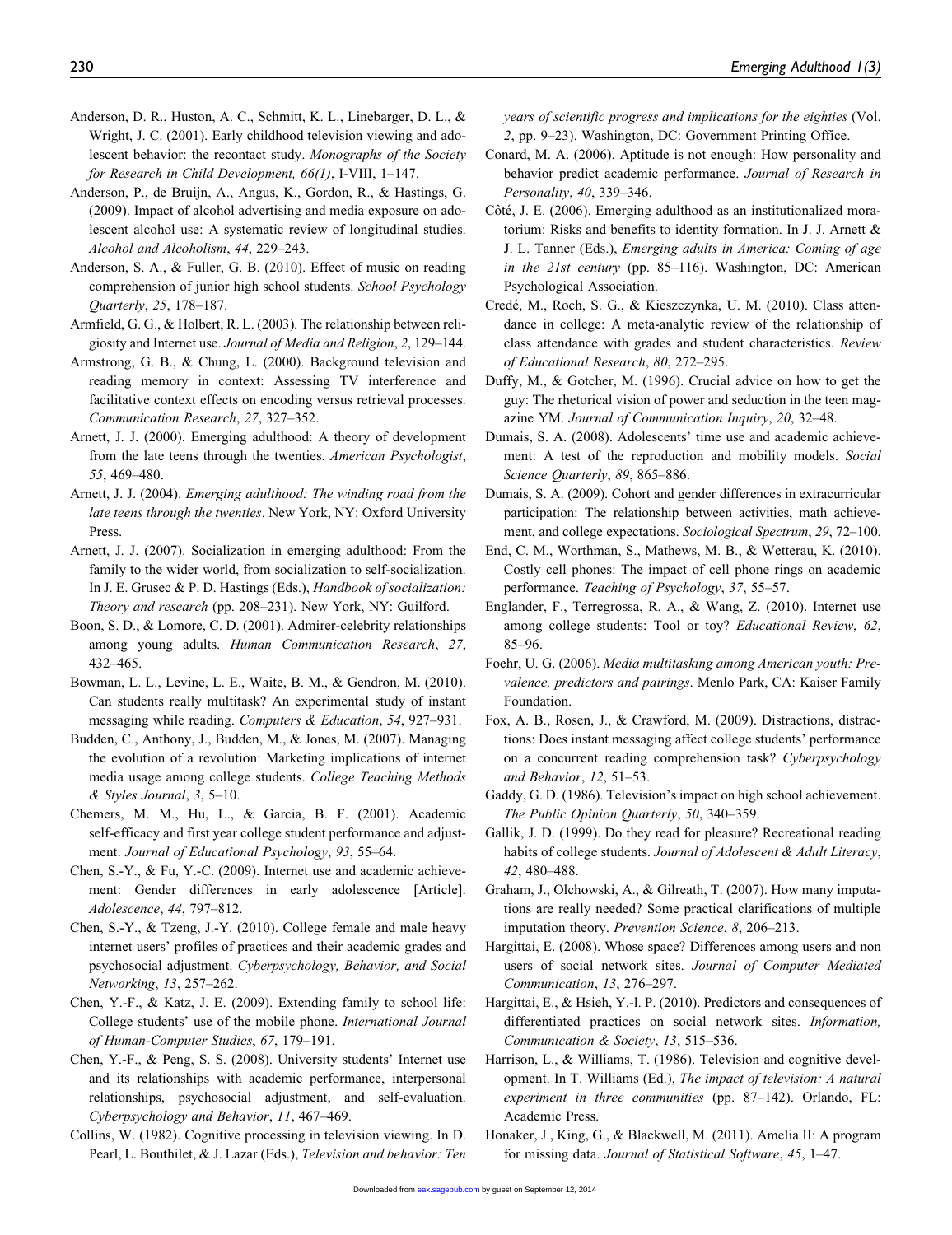- Huesmann, L. R., Moise-Titus, J., Podolski, C.-L., & Eron, L. D. (2003). Longitudinal relations between children's exposure to TV violence and their aggressive and violent behavior in young adulthood: 1977-1992. Developmental Psychology, 39, 201–221.
- Huston, A. C., Wright, J. C., Marquis, J., & Green, S. B. (1999). How young children spend their time: Television and other activities. Developmental Psychology, 35, 912–925.
- Hysenbegasi, A., Hass, S. L., & Rowland, C. R. (2005). The impact of depression on the academic productivity of university students. Journal of Mental Health Policy and Economics, 8, 145–151.
- Iannotti, R. J., Kogan, M. D., Janssen, I., & Boyce, W. F. (2009). Patterns of adolescent physical activity, screen-based media use, and positive and negative health indicators in the U.S. and Canada. Journal of Adolescent Health, 44, 493–499.
- Jackson, L. A., von Eye, A., Biocca, F. A., Barbatsis, G., Zhao, Y., & Fitzgerald, H. E. (2006). Does home internet use influence the academic performance of low-income children? Developmental Psychology, 42, 429–435.
- Jacobsen, W., & Forste, R. (2010). The wired generation: Academic and social outcomes of electronic media use among university students. Cyberpsychology, Behavior, and Social Networking, 45, 275–280.
- Jaruratanasirikul, S., Wongwaitaweewong, K., & Sangsupawanich, P. (2009). Electronic game play and school performance of adolescents in Southern Thailand. Cyberpsychology and Behavior, 12, 509–512.
- Jeynes, W. H. (2003). The effects of religious commitment on the academic achievement of urban and other children. Education and Urban Society, 36, 44–62.
- Johnson, J. G., Cohen, P., Kasen, S., & Brook, J. S. (2007). Extensive television viewing and the development of attention and learning difficulties during adolescence. Archives of Pediatrics and Adolescent Medicine, 161, 480–486.
- Jones, S., Johnson-Yale, C., Millermaier, S., & Perez, F. S. (2009). US college students' Internet use: Race, gender and digital divides. Journal of Computer-Mediated Communication, 14, 244–264.
- Kao, G., & Thompson, J. S. (2003). Racial and ethnic stratification in educational achievement and attainment. Annual Review of Sociology, 29, 417–442.
- Kim, J., LaRose, R., & Peng, W. (2009). Loneliness as the cause and the effect of problematic Internet use: The relationship between Internet use and psychological well-being. Cyberpsychology & Behavior, 12, 451–455.
- Kitsantas, A., & Zimmerman, B. (2009). College students' homework and academic achievement: The mediating role of self-regulatory beliefs. Metacognition and Learning, 4, 97–110.
- Koolstra, C., & van der Voort, T. (1996). Longitudinal effects of television on children's leisure-time reading. Human Communication Research, 23, 4–35.
- Kubey, R. W., Lavin, M. J., & Barrows, J. R. (2001). Internet use and collegiate academic performance decrements: Early findings. Journal of Communication, 51, 366–382.
- Kuncel, N., Credé, M., & Thomas, L. (2005). The validity of selfreported grade point averages, class ranks, and test scores: A meta-analysis and review of the literature. Review of Educational Research, 75, 63.
- Larson, R. W. (1990). The solitary side of life: An examination of the time people spend alone from childhood to old age. Developmental Review, 10, 155–183.
- Lauzen, M. M., Dozier, D. M., & Horan, N. (2008). Constructing gender stereotypes through social roles in prime-time television. Journal of Broadcasting & Electronic Media, 52, 200–214.
- Lenhart, A., Purcell, K., Smith, A., & Zickuhr, K. (2010). Social media and mobile internet use among teens and young adults. Washington, DC: Pew Internet & American Life Project.
- Leung, L. (2007). Unwillingness-to-communicate and college students' motives in SMS mobile messaging. Telematics and Informatics, 24, 115–129.
- Levine, L. E., Waite, B. M., & Bowman, L. L. (2007). Electronic media use, reading, and academic distractibility in college youth. Cyberpsychology and Behavior, 10, 560–566.
- Lucas, K., & Sherry, J. (2004). Sex differences in video game play. Communication Research, 31, 499.
- Machin, S. (2006). Social disadvantage and education experiences. Paris, France: OECD.
- Mokhtari, K., Reichard, C. A., & Gardner, A. (2009). The impact of internet and television use on the reading habits and practices of college students. Journal of Adolescent & Adult Literacy, 52, 609–619.
- Muthén, L. K., & Muthén, B. O. (1998–2012). Mplus user's guide (6th ed.). Los Angeles, CA: Author.
- Notten, N., & Kraaykamp, G. (2009). Home media and science performance: A cross-national study. Educational Research and Evaluation, 15, 367–384.
- Ogletree, S., & Drake, R. (2007). College Students' Video Game Participation and Perceptions: Gender Differences and Implications. Sex Roles, 56, 537–542.
- Padilla-Walker, L. M., Nelson, L. J., Carroll, J. S., & Jensen, A. C. (2010). More than a just a game: Video game andinternet use during emerging adulthood. Journal of Youth and Adolescence, 39, 103–113.
- Pascarella, E. T., Goodman, K. M., Seifert, T. A., Tagliapietra-Nicoli, G., Park, S., & Whitt, E. J. (2007). College student binge drinking and academic achievement: A longitudinal replication and extension. Journal of College Student Development, 48, 715–727.
- Pempek, T. A., Yermolayeva, Y. A., & Calvert, S. L. (2009). College students' social networking experiences on Facebook. Journal of Applied Developmental Psychology, 30, 227–238.
- Pool, M. M., Koolstra, C. M., & van der Voort, T. H. A. (2003). The impact of background radio and television on high school students, homework performance. Journal of Communication, 53, 74–87.
- Primack, B. A., Swanier, B., Georgiopoulos, A. M., Land, S. R., & Fine, M. J. (2009). Association between media use in adolescence and depression in young adulthood: A longitudinal study. Archives of General Psychiatry, 66, 181–188.
- Quan-Haase, A. (2007). University students' local and distant social ties: Using and integrating modes of communication on campus. Information, Communication & Society, 10, 671–693.
- Richardson, M., Abraham, C., & Bond, R. (2012). Psychological correlates of university students' academic performance: A systematic review and meta-analysis. Psychological Bulletin, 138, 353–387.
- Rideout, V., Foehr, U., & Roberts, D. (2010). Generation  $M^2$ : Media in the lives of 8- to 18-year-olds. Menlo Park, CA: Kaiser Family Foundation.